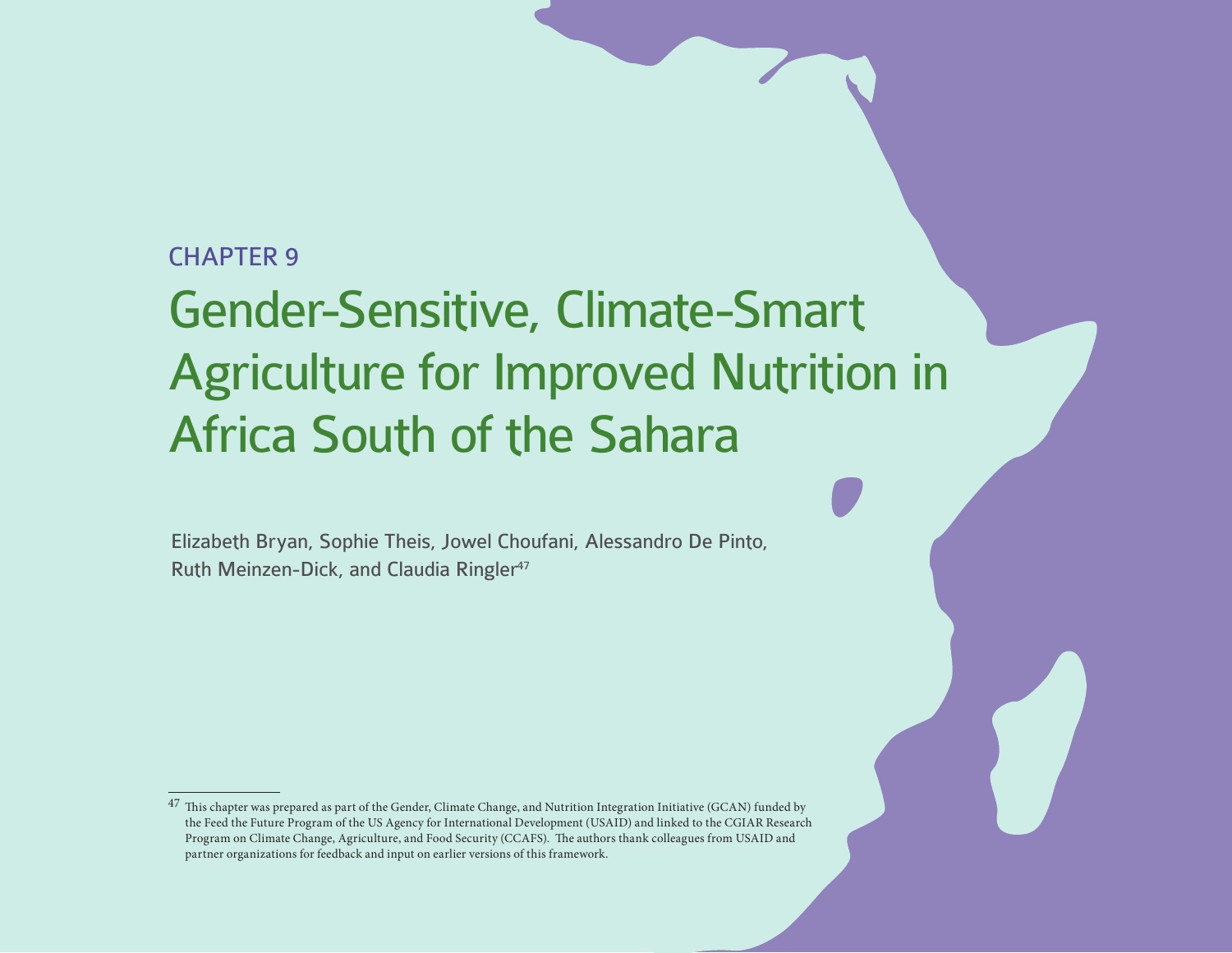The effects of climate change are already being felt across the globe,<br>particularly among smallholder producers in developing countries<br>whose livelihoods are strongly affected by climate conditions.<br>Climate change will con particularly among smallholder producers in developing countries, whose livelihoods are strongly affected by climate conditions. Climate change will continue to threaten food production and security, particularly in Africa south of the Sahara, where dramatic increases in temperature (greater than the global average) and changing rainfall patterns are expected to result in declines in staple crop yields and farm profits (Kurukulasuriya 2006; Müller et al. 2011; Nelson et al. 2014; Niang et al. 2014; Seo and Mendelsohn 2008).

Efforts to increase coping and adaptive capacity have accelerated in recent years, resulting in adoption of adaptation strategies that include improved agricultural practices (using different crop and livestock practices and inputs), livelihood diversification strategies (for example, migration, off-farm work, and small enterprises) and risk mitigation strategies (such as improved food and water storage) (Bryan et al. 2009, 2013; Deressa et al. 2009; Kristjanson et al. 2012; Nhemachena and Hassan 2008). More recent efforts of governments and civil society organizations emphasize "climate-smart" practices and approaches that increase the productivity and profitability of agriculture, increase resilience to climate risks, and mitigate greenhouse gas (GHG) emissions (Lipper et al. 2014).<sup>48</sup>

Despite these efforts, there is consensus that current incremental approaches to adaptation are inadequate to address future climate challenges (Niang et al. 2014; Noble et al. 2014). Recognizing that poor smallholder producers face multiple stressors across a range of complex social and environmental contexts and that resources to respond to these stressors differ by gender and other factors, efforts to support producers' responses to climate change cannot take place in a vacuum.

Ensuring that responses to climate change are successful in making agricultural production, food systems, and livelihoods more resilient therefore requires careful consideration of all the factors influencing resilience in a given context. Such factors include environmental conditions, the institutional environment, and the policy context. When such factors are considered, responses to climate change also have the potential to accelerate gains toward other development objectives, such as health and nutrition improvements. At the global and regional levels, there is growing recognition of the importance and efficacy of addressing multiple development objectives simultaneously in an integrated fashion, as illustrated by the Sustainable Development Goals (SDGs). Therefore, combating and reducing the adverse impacts of climate change are key objectives of the SDGs; the Malabo Declaration on Accelerated Agricultural Growth and Transformation for Shared Prosperity and Improved Livelihoods, adopted by heads of state of the African Union; and many national-level agriculture and development strategies as laid out in nationally-determined contribution documents across the region.

<sup>48</sup> Several organizations and donors, such as the Food and Agriculture Organization of the United Nations; the CGIAR Research Program on Climate Change, Agriculture and Food Security; the World Bank; and others have converged on a definition of climate-smart agriculture (CSA) that describes it as an approach with three objectives or pillars: (1) sustainably increasing agricultural productivity and incomes, (2) adapting and building resilience to climate change, and (3) reducing or removing GHG emissions, where possible and appropriate. The concept of CSA enables policy makers and practitioners to evaluate their agricultural strategies across these three pillars and to maximize gains across these objectives when possible. Given the risk that climate change poses to poor smallholder producers in developing countries, often the first two objectives are prioritized and mitigation is viewed as a co-benefit.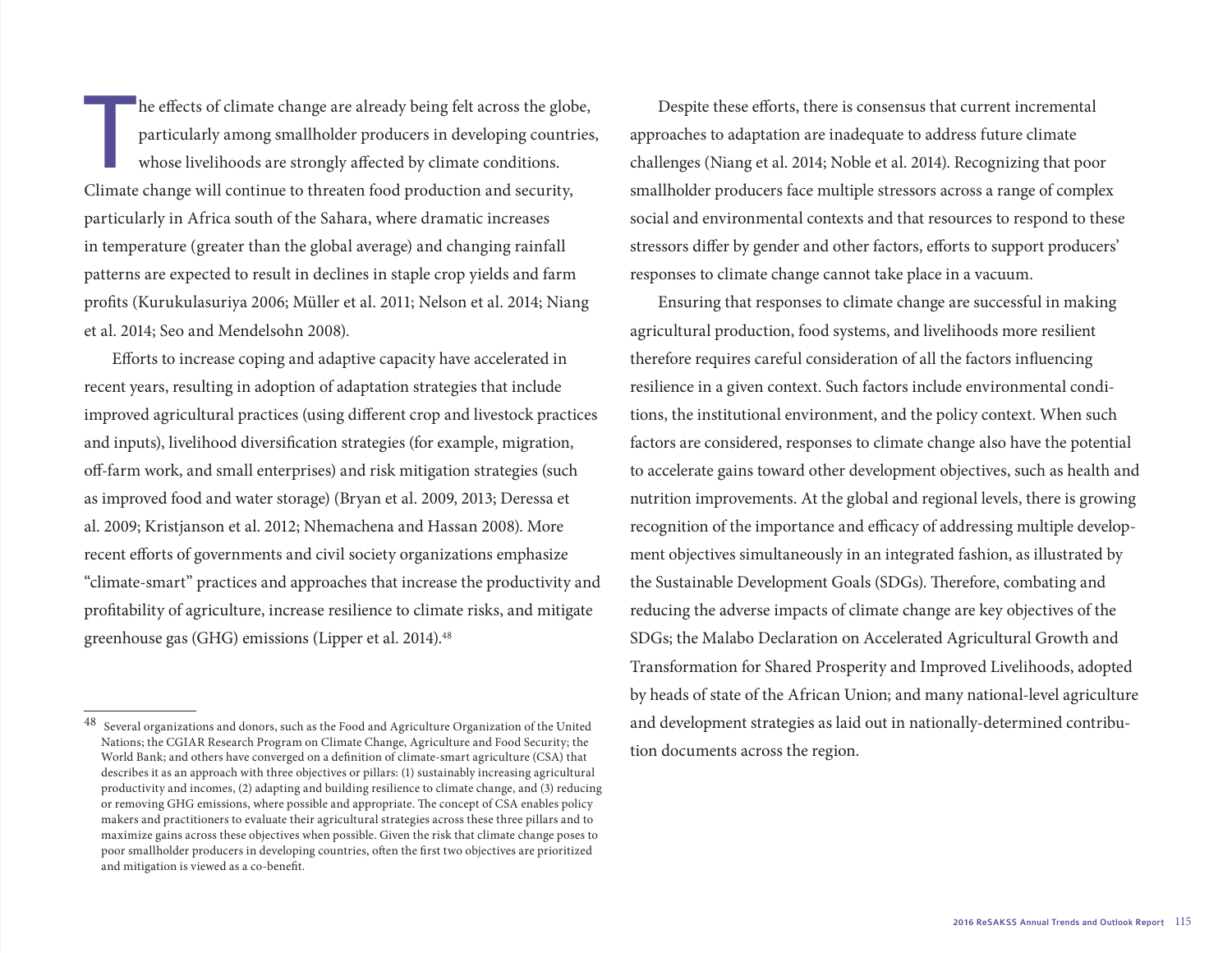By identifying the synergies and trade-offs implicit in alternative actions, the research community can help identify policies, strategies, and technologies that can achieve multiple development goals while protecting against the negative impacts of climate change. Currently, no studies address the linkages among climate resilience, food security, nutrition, and women's empowerment. However, the literature has begun to connect several of these elements, linking agriculture to nutrition pathways (for example, Herforth and Harris 2014), gender and climate change (for example, Ringler et al. 2014), climate change and nutrition (Fanzo et al. 2017), and gender and nutrition (Meinzen-Dick et al. 2012). Based on a review of these bodies of literature, this chapter develops an integrated gender, climate change, and nutrition (GCAN) conceptual framework that can be used to guide integrated approaches to addressing multiple development challenges in the context of climate change by highlighting entry points for action, potential outcomes of various responses, and the tradeoffs and synergies among outcomes.

## *Gender and Climate Change*

Numerous studies have identified the salient factors influencing householdlevel responses to climate change, including access to rural services (such as extension and credit), access to information, demographic characteristics, agroecological conditions, social capital, and cognitive processes, among others (Bryan et al. 2009, 2013; Deressa et al. 2009; Di Falco and Bulte 2013; Nhemachena and Hassan 2008; Nielsen and Reenberg 2010; Juana,

Kahaka, and Okurut 2013; Grothmann and Patt 2005). However, this research accounts for only the gender of the household head, showing that female-headed households are less likely to adapt to climate change (Bryan et al. 2013; Deressa et al. 2009; Nabikolo et al. 2012). This literature also pays little attention to the nutritional implications of various adaptation strategies and how gender intersects with the pathways from adaptation to nutritional outcomes.

The extensive literature on intrahousehold relations and resource allocation in the context of development demonstrates that men and women have different preferences and responsibilities, and that women are often at a disadvantage regarding access to and control over resources and decisionmaking authority (Doss 2001; Doss and Morris 2001; Peterman et al. 2011; Quisumbing 2003; Udry 1996). A growing number of studies are beginning to explore the reasons for gender differences in perceptions of climate change, adaptive capacity, and preferences for and adoption of climatesmart or risk management practices, not just between male and female household heads but between male and female decision makers within the same household (Bernier et al. 2015; Jost et al. 2015; Perez et al. 2014; Twyman et al. 2014). A recent review provided a conceptual framework for examining issues on gender and climate change, summarizing the evidence accumulated under the CGIAR Research Program on Climate Change, Agriculture and Food Security (Kristjanson et al. 2017). This section expands on that review by drawing on additional research on these issues.

The literature on gender and climate change suggests that the ways in which gender intersects with vulnerability and resilience to climate change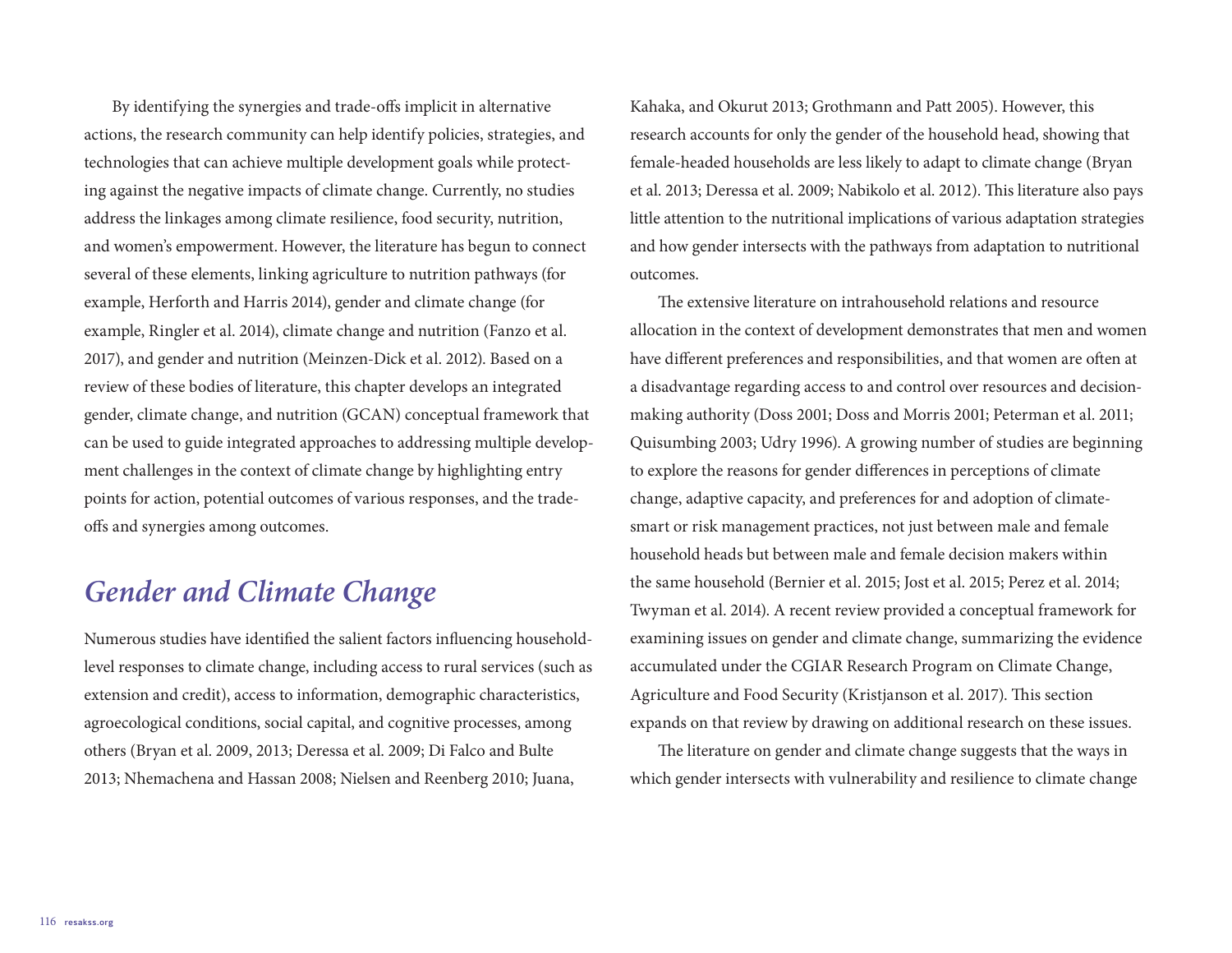are very context specific and nuanced, although some common themes emerge, as summarized in Box 9.1.

#### BOX 9.1—EXAMPLES OF KEY GENDER DIFFERENCES LIKELY TO AFFECT CLIMATE CHANGE ADAPTATION AT THE HOUSEHOLD LEVEL

**Preferences for response options:** Technology choices, investment choices (e.g., investments in productive inputs, children's health, education, diets)

**Responsibilities:** Livelihood strategies, labor roles, migration patterns **Resources:** Information, assets, financial capital, natural resources, labor **Institutions:** Organizational and group membership, market access, social norms

Source: Authors.

Perceiving climate change is an essential prerequisite for taking action and a factor in the types of response options that are chosen. In general, women tend to be less likely to perceive climate changes, and when they do perceive them, their perceptions often differ from those of men (Oloukoi et al., 2014; Twyman et al., 2014). For example, in Nigeria, these perception differences were related to gender-specific livelihood activities—men were concerned with climate change impacts on the yields of tuber and legume crops, and women perceived a reduction in the availability of fruits, seeds, and herbs from community woodlots (Oloukoi et al. 2014).

Information is also essential for adapting to climate change, but numerous studies show that women lack access to critical sources and types of information on climate change and appropriate responses (Bernier et al. 2015; Jost et al. 2015; Katungi, Edmeades, and Smale 2008; Lahai, Goldey, and Jones 1999; Tall et al. 2014). Given their different livelihood activities and roles in farming, men and women also have different preferences for information (Jost et al. 2015; Tall et al. 2014). For example, a study from Senegal found that women preferred to receive forecasts of dry spells and information on the cessation of the rainfall season, given that they plant after the men's fields have been planted (Tall et al. 2014). Information seems to be a critical barrier to women's adoption of climate-smart practices—a study from Kenya found that, though women's awareness of climate-smart practices was lower than men's, women who were aware of improved practices were at least as likely as men to adopt them (Bernier et al. 2015).

Although productive assets and financial capital are important for adaptation, there is ample evidence of a gender resource gap in agriculture: women tend to have fewer or lower-value assets, less access to capital and labor, fewer agricultural inputs, and less access to other productive resources, such as land (Deere and Doss 2006; Doss and Morris 2001; Peterman, Behrman, and Quisumbing 2014; Perez et al. 2014; Peterman et al. 2011). These gender disparities limit countries' capacity to adapt to climate change and to achieve several other development goals (Quisumbing 2003).

The literature also suggests that formal and informal institutions, such as local organizations, markets, and social and cultural norms, influence how climate risks are experienced, how resources for adaptation are distributed, and how men and women respond to climate change (Adger 2003; Adger et al. 2009; Agrawal and Perrin 2008; Agrawal 2010). Institutions can promote cooperation and group-based approaches to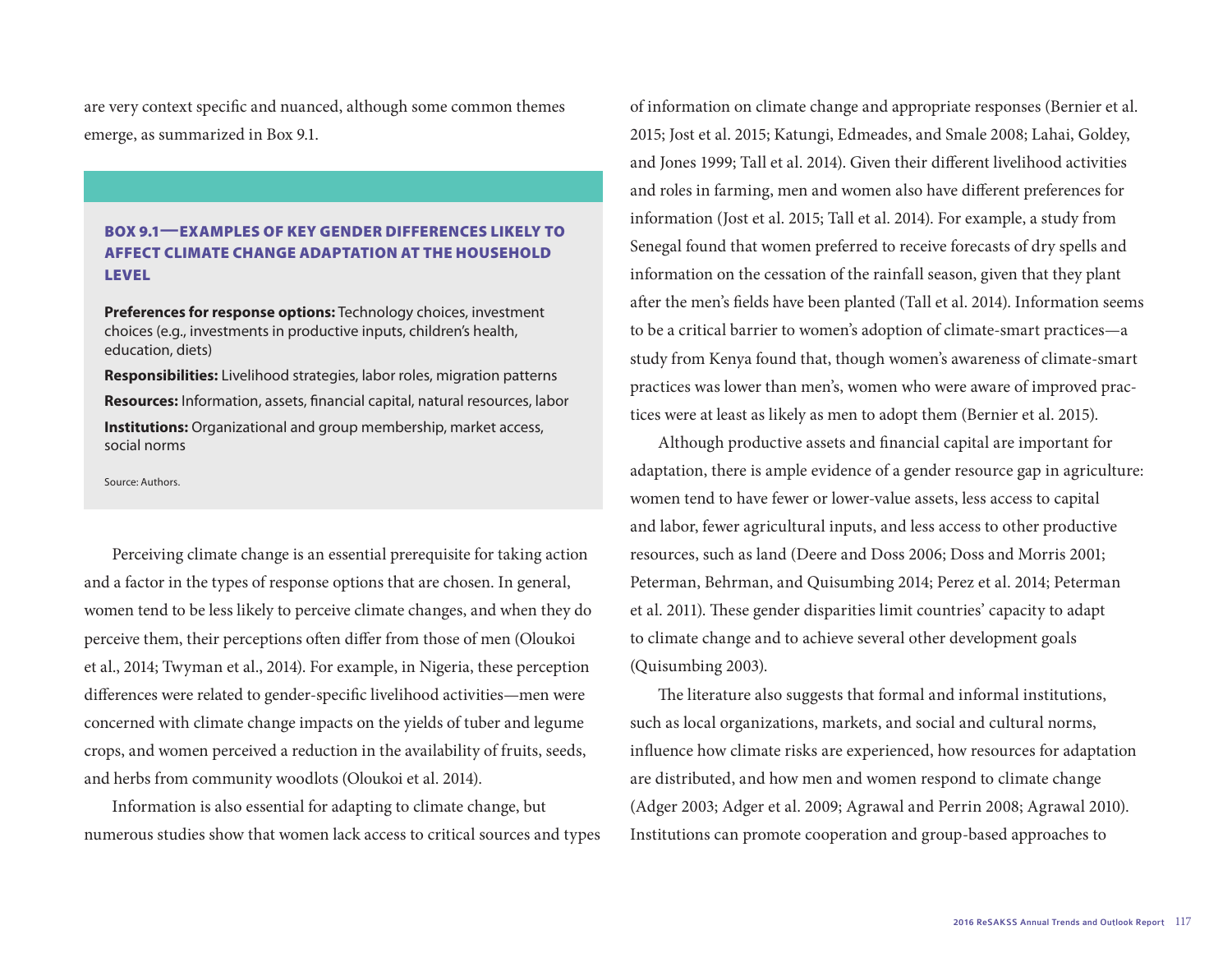adaptation or they may hinder the adoption of particular adaptation strategies (Di Falco and Bulte 2013; Rodima-Taylor 2012). Given that institutions are defined within a local context, the ways in which men and women participate in and are influenced by them vary. In general, women face institutional barriers to adaptation due to social norms governing the division of labor (such as women's heavy domestic workload and inability to engage in certain livelihood activities) and women's ability to participate in group activities, move freely, and use particular technologies or practices (Djoudi and Brockhaus 2011; Jost et al. 2015; Katungi, Edmeades, and Smale 2008; Naab and Koranteng 2012; Nielsen and Reenberg 2010). For example, it is often considered culturally inappropriate for women to engage in agroforestry (Kiptot and Franzel 2012) or certain types of irrigation (Njuki et al. 2014).

The literature also highlights gender differences in preferences for adaptation strategies that vary widely across different contexts, often related to traditional labor roles (Bernier et al. 2015; Djoudi and Brockhaus 2011; Jost et al. 2015; Naab and Koranteng 2012; Twyman et al. 2014). For instance, women in Ghana preferred to invest in infrastructure for improving water access during times of drought due to their responsibility for domestic water collection (Codjoe, Atidoh, and Burkett 2012). Men and women also do not necessarily share the same preferences regarding investment in children's health and education or dietary choices (Gillespie, Harris, and Kadiyala 2012; Quisumbing and Maluccio 2003). Responses to climate change can lead to shifts in traditional gender roles. For example, women in Mali became engaged in charcoal production using local forest resources due to male out-migration as a result of climate change (Djoudi and Brockhaus 2011).

Although there are no empirical studies on the differential long-term impacts of climate change on men and women, there are several studies on the impact of climate shocks on gender-differentiated asset dynamics, food security, and nutrition. The literature on shocks and poverty traps (for example, Barrett and Constas 2014; Carter et al. 2007; Carter and Barrett 2006; and Dercon 2004) shows that the ways in which shocks differentially affect men's and women's assets depend on the type of shock and the local context. Quisumbing, Kumar, and Behrman (2011) found that the asset holdings of women in Uganda were more severely affected by shocks than those of women in Bangladesh, given Ugandan women's larger role in agricultural production. In Zimbabwe, drought appeared to have a negative impact on the body mass index of women but not of men (Hoddinott 2006). Similarly, a qualitative study from Mali found that food shortages resulting from environmental change affected women more than men (Djoudi and Brockhaus 2011).

New research highlights the fact that technologies and practices adopted at the household level do not benefit all members of the household equally (Theis et al. 2017). Some practices, such as conservation agriculture, may have a negative impact on women due to increased labor requirements (Beuchelt and Badstue 2013; Nelson and Stathers 2009). Climate change responses can affect women both positively and negatively, suggesting that there are important trade-offs across outcomes that must be considered. For example, male out-migration as an adaptive response to climate change may increase women's decision making authority while at the same time increasing their labor burden (Djoudi and Brockhaus 2011; Nelson and Stathers 2009).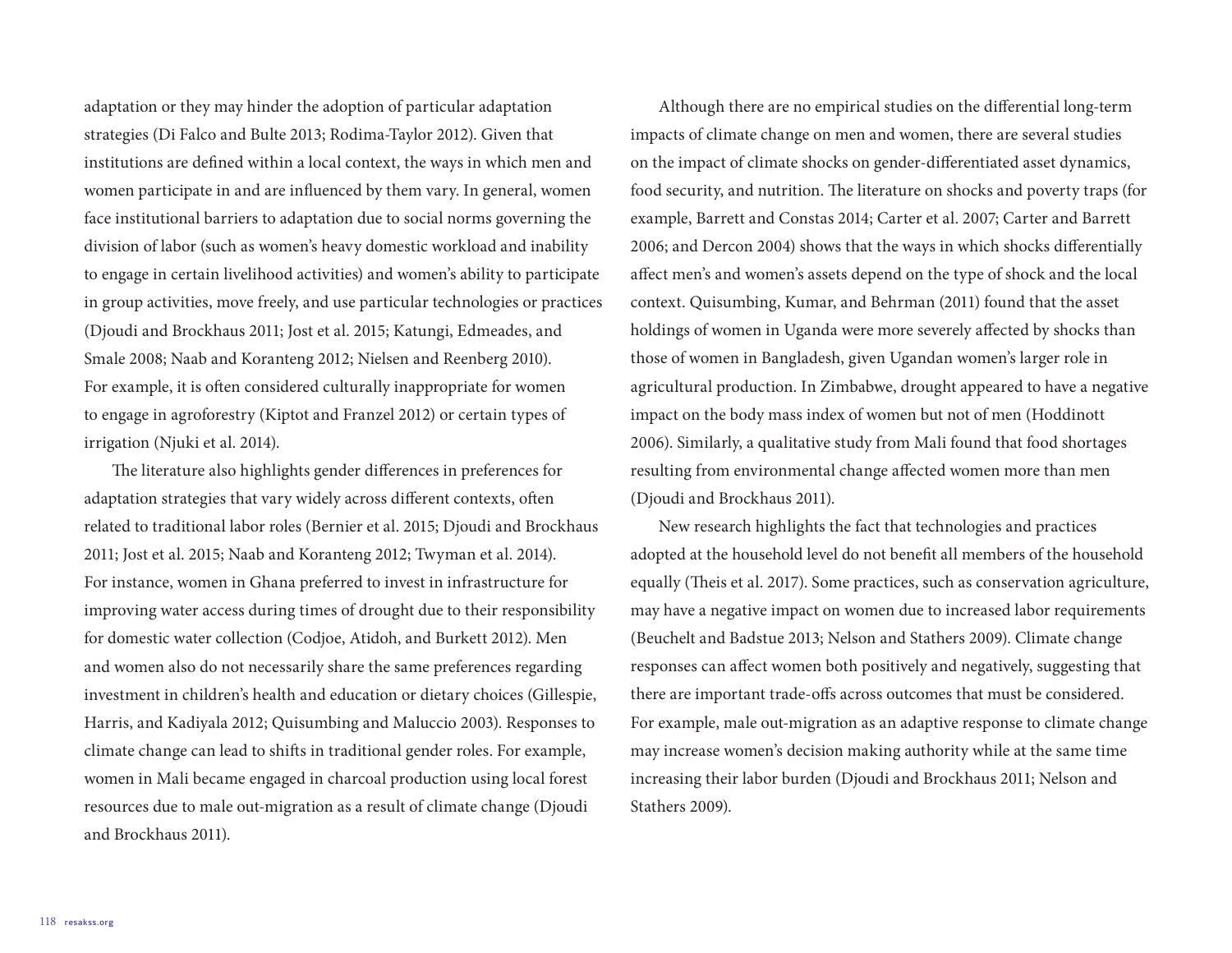## *Agriculture-to-Nutrition Pathways and the Role of Women*

There is increasing interest in leveraging the agricultural sector to complement nutrition-specific interventions and mitigate risks. Researchers and practitioners have identified a set of pathways through which agriculture is hypothesized to affect nutrition (Haddad 2000; Kadiyala et al. 2014; Gillespie, Harris, and Kadiyala 2012; Herforth and Harris 2014; SPRING 2014).

These pathways trace how the rural poor's diverse engagement in agricultural livelihoods can affect their ability to care for infants and young children, allocate income for nutrition- and health-enhancing goods and services, produce healthy and diverse foods, and so on. Key agriculturenutrition linkages include how production outcomes influence food prices, expenditures, and diet choices; how crop choices influence the consumption decisions of producer households; how nutrient losses can be minimized through processing and preparation; and how agriculture indirectly affects nutrition through income changes, time allocation, and changes in the health environment (Haddad 2000). Because agriculture is at once a source of income and food as well as the main energy expenditure for the majority of the world's rural poor, agricultural work can have both positive and negative impacts on nutrition.

Women's empowerment is thought to interact with the agricultureto-nutrition pathways in several ways (Meinzen-Dick et al. 2012). First, women's work in agriculture may increase their bargaining power within a household. Given evidence that suggests women are more likely to spend earnings on nutrition-enhancing purchases (Gillespie, Harris, and Kadiyala 2012; Smith et al. 2003), an increase in women's bargaining power could

bring about greater allocation of resources for nutrition. However, as Malapit and Quisumbing (2015) pointed out, without nutrition knowledge, women will not necessarily bargain for better nutrition. In addition, greater bargaining power can benefit nutrition by enabling women to negotiate for access to various health services for themselves and their children.

On the other hand, women's work in agriculture may decrease time available for other activities important for nutrition and, without substitutes for this work, nutrition may suffer (see Komatsu, Malapit, and Theis 2015 for a review of the literature). The impact of women's time displacement from domestic work to agriculture depends on the age of their children, the availability and quality of substitutes for domestic work, the importance of income, and the quantity of food produced relative to care work (Glick 2002). Moreover, the quality of care work may be more important than the quantity (for example, feeding infants appropriate complementary foods at the right time may be more important than overall time spent preparing food and feeding). Finally, women's energy expenditure on physically demanding agricultural tasks, especially while pregnant, can have detrimental impacts on maternal and child nutrition and health (Owens et al. 2015; Rao et al. 2003). Although women's empowerment influences agriculture-to-nutrition pathways, agricultural interventions also directly influence aspects of women's empowerment, including their control over assets, participation in decision making, control over income, and workload (Johnson et al. 2016; Malapit et al. 2014), depending on the degree of gender sensitivity of the implementation approach (van den Bold, Quisumbing, and Gillespie 2013).

The agriculture-to-nutrition framework neglects additional interactions that relate to how farmers respond to climate risks. First, though the framework captures variations in the quantity and quality of food produced,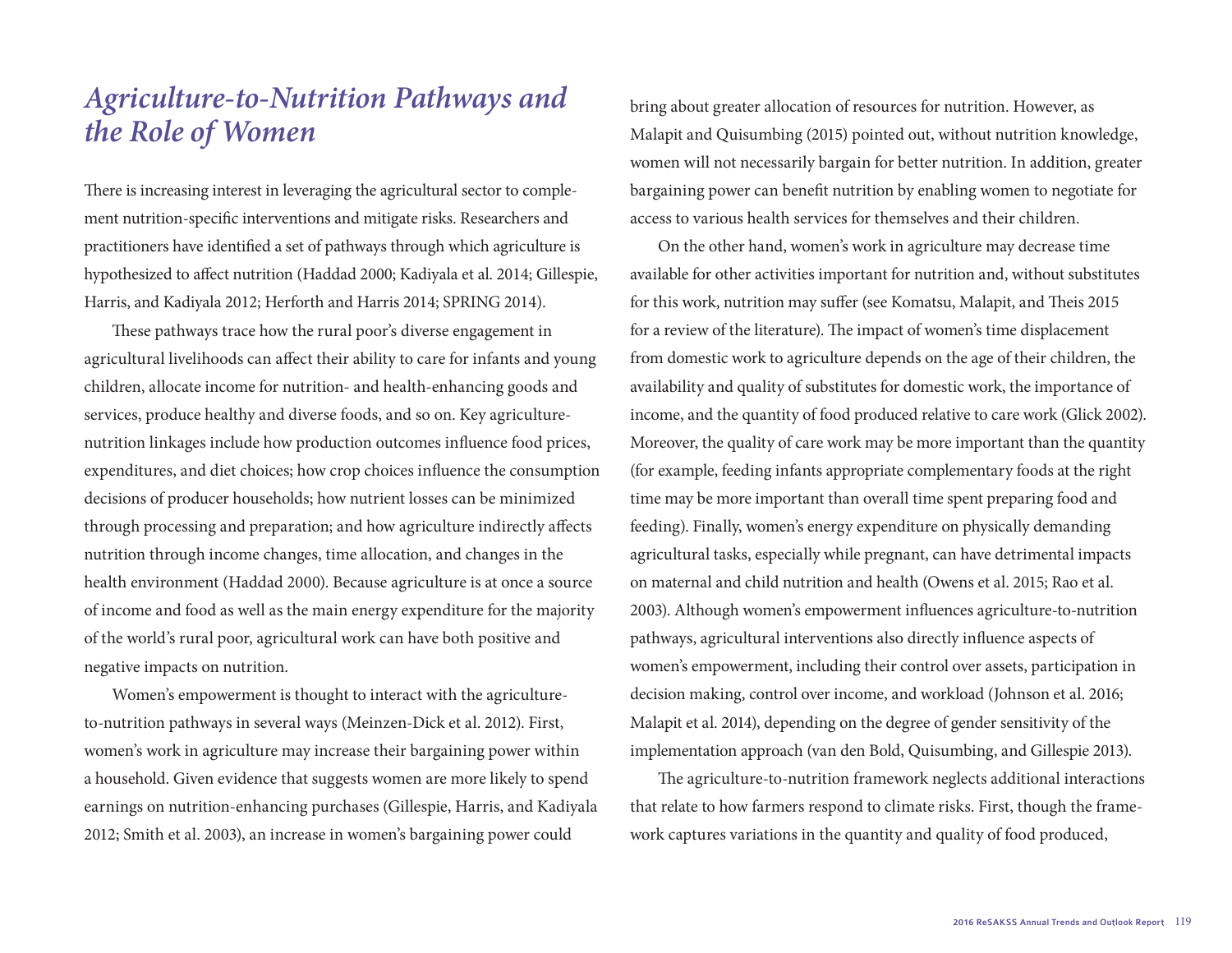it does not detail the dynamic ways in which farmers manage risk and respond to failures in agricultural production, and the implications of these actions for nutrition and health outcomes. Rural households are constantly balancing consumption and investment decisions, which are influenced by risk aversion, availability of alternative livelihoods, storage capabilities, access to markets, financial services, and social protection options, among other factors. Distress sales of assets, such as livestock, in response to shocks can smooth short-term consumption but reduce resilience to future shocks, as well as shift the bargaining power of household members whose assets were sold or lost. Although the agriculture-to-nutrition framework works well in a "normal" year without shocks, it needs modification to capture the nutrition implications of households' complex responses to risk.

Second, the agriculture-to-nutrition literature does not unpack the many factors that influence agricultural decisions and investments, such as access to information (extension and climate information services), access to technology and credit, and tenure security. These factors, implicit in the enabling environment, are important to articulate when looking at how and why farmers choose to shift production in response to climate change. Gender differences in the factors that affect agricultural decisions mean that women face different incentives and constraints than men, resulting in different production choices.

Third, natural resources and the institutions that govern them play a larger role in nutrition than indicated in the agriculture-to-nutrition pathways literature. Collectively managed natural resources can be important for nutrition through the direct harvesting of forest products, fish, fodder, and fuel resources; through provision and maintenance of water resources for irrigation, drinking, and hygiene; and through ecosystem

services that benefit agricultural production, such as erosion control and pollination. Climate change directly affects natural resources, such as water availability, while increasing households' reliance on natural resource extraction. Subsequent environmental degradation (for example, deforestation or excessive groundwater extraction) may exacerbate the severity of future climate shocks and stresses, with clear implications for food and nutrition security as well as the health and care environment.

## *Climate Change and Nutrition*

Undernutrition is commonly framed as a consequence of climate change (Phalkey et al. 2015; Myers et al. 2017; Fanzo et al. 2017). By some projections, medium-high climate change is expected to result in an additional 4.8 million undernourished children by 2050 (IFPRI 2017). Of the people at risk for hunger, 97 percent will live in developing countries, with the highest number in Africa south of the Sahara (2.4 million) (IFPRI 2017). Climate change affects food availability and prices, impacting overall calorie consumption as well as consumption of healthful foods, such as vegetables, fruits, and animal-source foods. Springmann and colleagues (2016a) estimated that by 2050, climate change would result in 529,000 deaths due to decreased food intake and decreased vegetable and fruit consumption.

Although the effects of climate change on nutrition and health deserve immediate attention, it is also important to recognize the role nutrition plays in determining individuals', communities', and nations' capacities to respond to climate change. Evidence shows that better child nutrition is associated with higher cognitive and educational performance in middle childhood and greater productivity in adulthood due to increased physical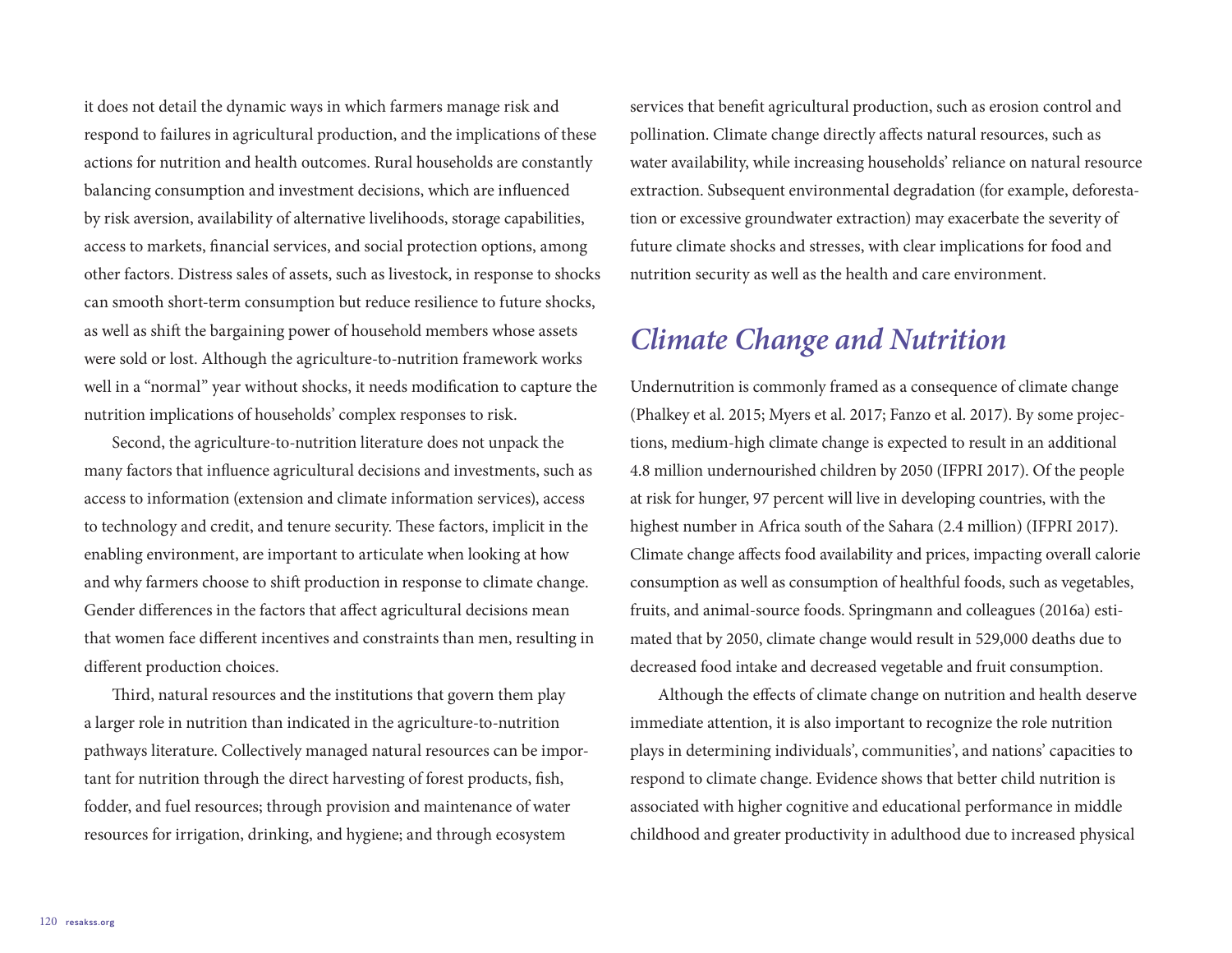capacity for manual labor (Victora et al. 2008; Haas et al. 1995; Rivera et al. 1995). Therefore, considering the current nutritional status of individuals and larger communities can be helpful for understanding the extent to which these communities are vulnerable to climate shocks and their physical ability to respond.

An underappreciated relationship in the climate change–nutrition literature is the full set of linkages between diet choice and environmental outcomes. It is important to consider the trade-offs and implications of consumption choices and resulting production system changes for future climate change and other environmental outcomes. For example, animalsource food production systems and practices may negatively affect the environment by increasing GHG emissions and contaminating surface and groundwater (Vetter et al. 2017; Ranganathan et al. 2016). Although there may be opportunities for shifting to more plant-based protein sources in developed countries for enhanced environmental outcomes,<sup>49</sup> animalsource foods are a rich source of protein and micronutrients needed for growth and development that are often lacking in the diets of the poor in developing countries (Murphy and Allen 2003). Therefore, climate mitigation policies may also affect diet choice, health, and malnutrition (Springmann et al. 2016b).

The nutritional context also determines which climate change response strategies may be most effective at addressing the most pressing nutritional challenges. It is helpful to think of the bidirectional relationship between climate change and nutrition using a food systems approach focused on food value chains as a way to leverage agriculture to improve nutrition,

particularly value chains for micronutrient-rich foods (Ruel, Alderman, and the Maternal and Child Nutrition Study Group 2013). Value chain approaches go beyond farm-level production to include the way foods are produced, processed, distributed, and marketed. Climate change and shocks may affect these activities, and response strategies at various stages of the value chain also have implications for food, nutrition, and environmental security (Fanzo et al. 2017).

Fanzo et al. (2017) identified focal areas for interventions to reduce nutrition risks under climate change along the food value chain and discussed ways in which actors can strengthen adaptation-mitigation synergies at different spatial and time scales. Beginning with inputs, increased access to diverse seed varieties and local livestock breeds that are resilient to heat, drought, pests, and disease, along with improved soil quality and water access, have the potential to increase dietary diversity and ensure increased production in the face of climate shocks and stressors. Mitigation and adaptation strategies, such as mixed crop and livestock systems or improved livestock feeding practices, are also needed to minimize the impacts of production on climate change.

Moving along the value chain, food storage and processing is key to ensuring that food is safe, its nutritional content is preserved, and food waste is reduced. One example is the increased risk of aflatoxin production in crops under climate change and its detrimental effects on both health (Kensler et al. 2011) and child growth (Khlangwiset, Shephard, and Wu 2011; PACA 2014).

<sup>49</sup> For example, Harwatt and others (2017) suggested that shifting to more consumption of beans instead of beef in the United States would contribute to GHG mitigation.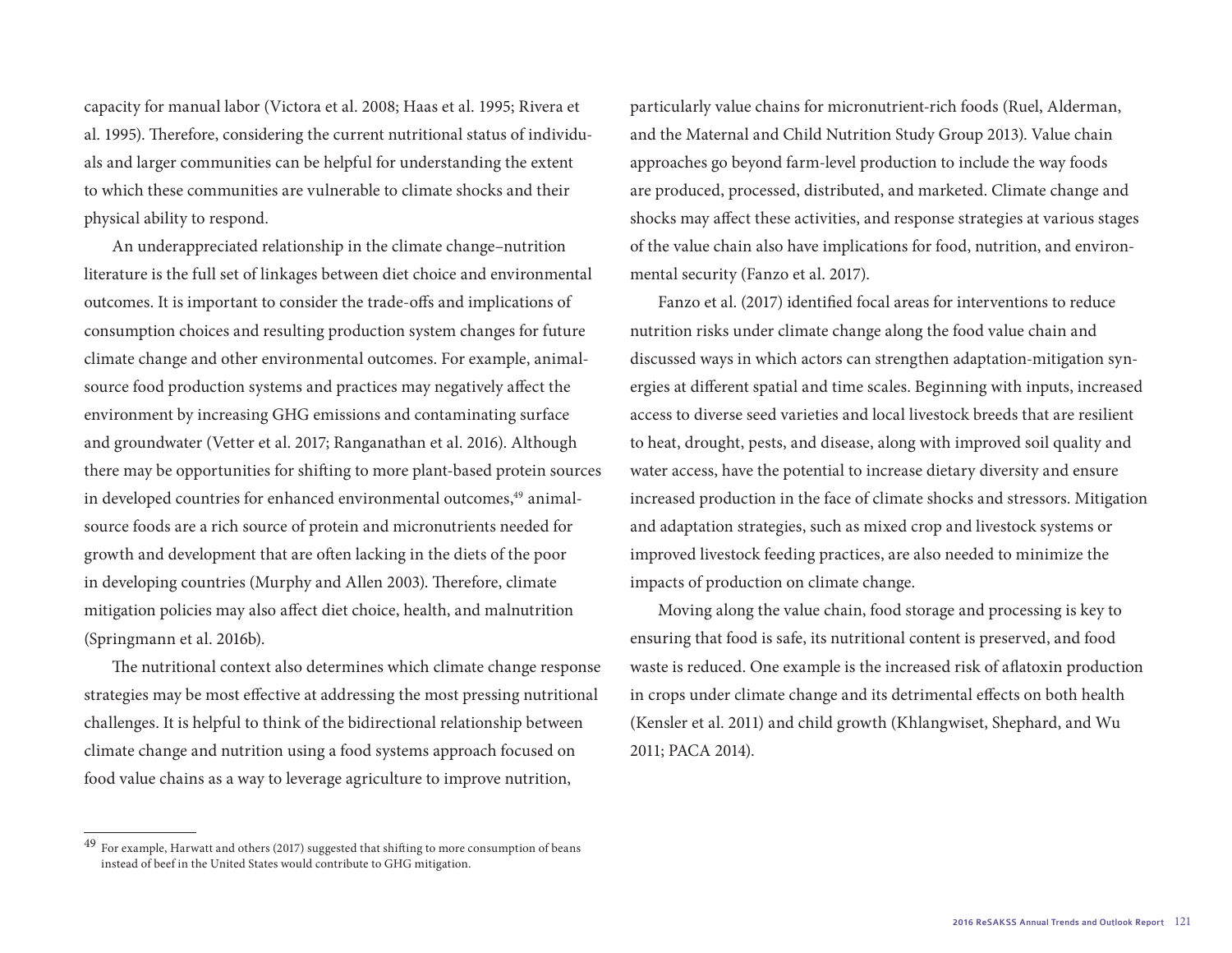Climate change is expected to affect other components of the value chain, including distribution, marketing, and retail, for example by reducing market access for smallholder farmers, thus affecting availability of and access to foods and, in turn, nutrition outcomes. Climate-proofed infrastructure and transportation can reduce these adverse impacts, protect nutritional value, and reduce food waste through improved connections between farmers and markets (Fanzo et al. 2017).

At the end of the value chain, actors must consider the different dimensions of food consumption and utilization. Ensuring dietary diversity and food security throughout the value chain secures the supply side of nutrition, but the complex relationships between health, nutrition, and the environment require actors to go a step further. For example, infectious disease is affected by climate and can, in turn, increase nutrient demands and requirements while reducing nutrient absorption, ultimately affecting nutritional status. Climate shocks potentially prevent access to local health services, which could also have negative impacts on health and nutrition status. Patz and colleagues (2003) reviewed a wide range of climate change–infectious disease linkages. Burke, Gong, and Jones (2015) provided a useful example of climate-disease linkages by showing that droughts can substantially increase HIV/AIDS infection rates.

It is evident that the relationship between climate change and nutrition is complex and intertwined with other dimensions of well-being. In a vicious cycle, communities without adequate means of risk mitigation and adaptation are forced to make short-term decisions on food consumption; livelihoods; land, water and energy use; and transportation that endanger their nutrition security in the long term and impair effective climate change mitigation, potentially worsening planetary health (Fanzo et al. 2017).

### *Discussion*

The literature reviewed above shows that although considerable work has been done to explore the connections between gender and climate change, agriculture and nutrition, and nutrition and climate change, many research gaps remain. The literature on gender and climate change highlights many ways that the adaptive capacity, preferences and needs for responding to climate change, and decision-making authority of men and women may differ. Though some research is beginning to explore the implications of climate change and alternative responses for better well-being outcomes of men and women, much more is needed in this area to generate actionable evidence. More research is also needed to develop effective approaches to engaging women in actions that increase resilience to climate change. The challenge is that the barriers to women's participation and the approaches designed to reach women must vary across different sociocultural environments. Similarly, the literature on agriculture for nutrition and health does not articulate production risk due to climate change; the role of decisionmaking processes in determining nutritional outcomes; and the interactions between agriculture, nutrition, and the environment, particularly the management of natural resources. The nutrition literature has only recently begun to consider the risks due to climate change and the implications of value chains on environmental outcomes, including GHG emissions.

Although recent research has highlighted the concept of resilience as an important factor to consider in development programming and has begun to develop indicators for its measurement (Barrett and Constas 2014; Béné, Frankenberger, and Nelson 2015; Constas et al. 2014; Frankenberger et al. 2014), the extent to which issues related to gender and nutrition are addressed remains minimal in the resilience literature. For example,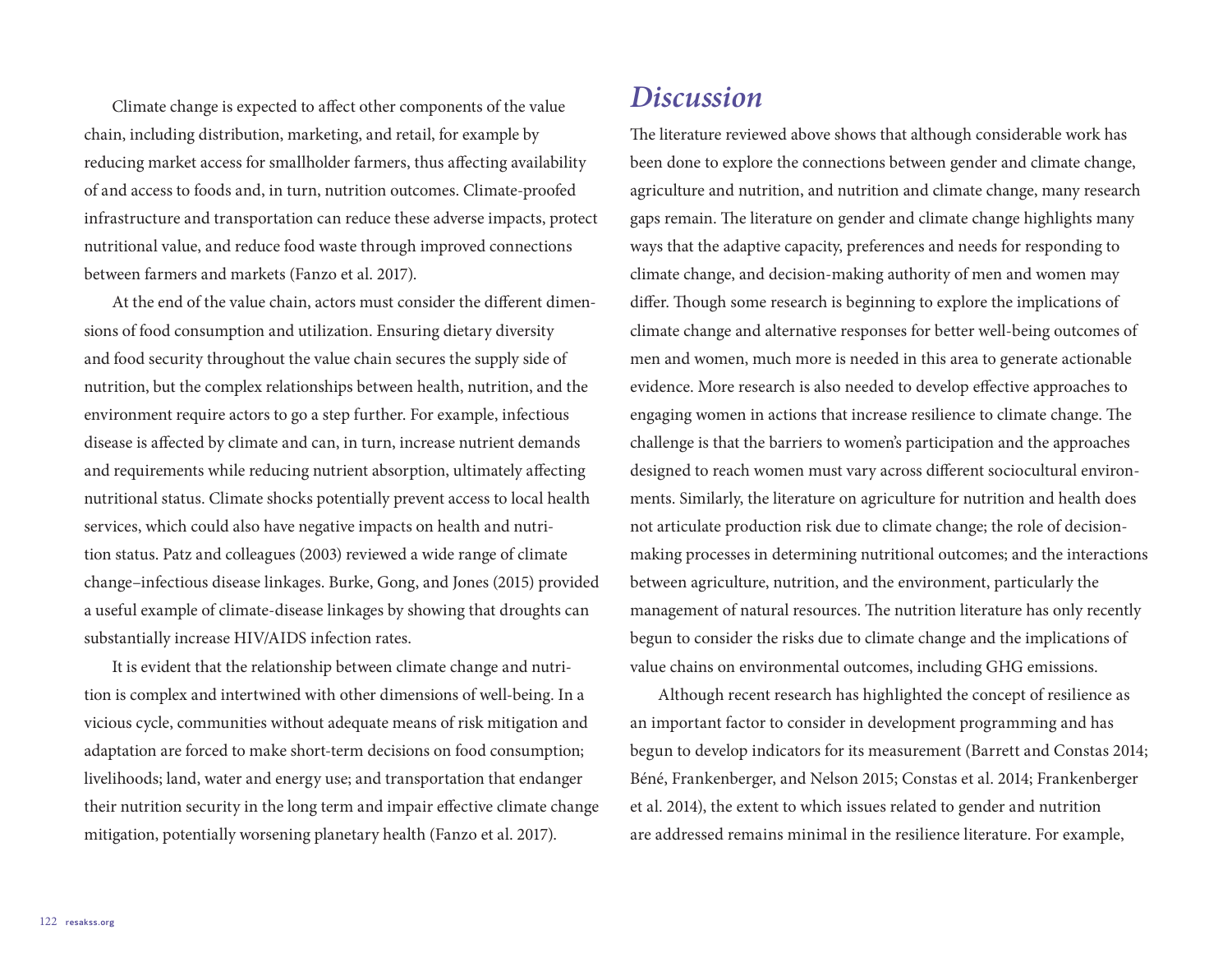few resilience frameworks incorporate preferences and decision-making processes, which are fundamental for understanding gender-differentiated aspects and impacts. No comprehensive studies or tools integrate all these concepts, even though governments, NGOs, donors, and other stakeholders that aim to achieve multiple development objectives increasingly emphasize addressing issues of gender and social inclusion, nutrition, and climate resilience in an integrated fashion. The challenges of designing, monitoring, and evaluating such integrated programs are widely acknowledged (Cole et al. 2016).

This article, therefore, develops a GCAN conceptual framework that draws on the existing literature to provide stakeholders from different disciplines and backgrounds with a common point of reference for understanding these complex issues and interlinkages. The framework can be used to identify research and evidence gaps, identify possible trade-offs and synergies among different objectives, and highlight entry points for programs and projects that aim to increase resilience and influence outcomes, such as nutrition or women's empowerment. Given that gender, nutrition, and climate challenges vary across local contexts, the framework is not intended to be prescriptive but rather to provide a means for examining the key issues across the intersection of these issues.

This work draws primarily from elements of four existing frameworks: the (Frankenberger et al. (2014) resilience framework; a framework on gender and climate change (Behrman, Bryan, and Goh 2014, cited in Kristjanson et al. 2017); the *Global Nutrition Report's* climate change and nutrition framework (IFPRI 2015); and the Strengthening Partnerships, Results, and Innovations in Nutrition Globally (SPRING) agriculture-fornutrition framework (Herforth and Harris 2014). The appendix presents

visual representations of these frameworks. We selected these four frameworks because they integrate multiple elements of interest or are widely known and used in the development community, or both.

## *Framework for Integrating Gender, Climate Change, and Nutrition*

Resilience is a dynamic, path-dependent concept. People's current state and their ability to respond to shocks and stressors will influence their well-being in the immediate future and their capacity to meet future challenges. In the GCAN framework (Figure 9.1), resilience depends on several key elements including the initial state of absorptive and adaptive capacity when a given climate shock or stress is experienced; the portfolio of available options; the actions taken in response to the climate signal; and the outcomes of those responses, which influence the context in which future climate shocks and stressors are experienced.

Although this framework focuses on climate shocks and stressors, it could also be adapted to assess other sources of livelihood risk, such as food price shocks, political instability, and conflict. It can also be adapted to illustrate the intersection of climate, gender, and nutrition issues within a given local context, development program, or set of response options (for example, on-farm climate-smart practices or technologies).

Numerous underlying factors determine the key elements of the GCAN framework. The framework shown in Figure 9.1 does not attempt to define or list all these factors, which can be categorized in different ways and vary depending on the scale or context of analysis. Rather, to further explore the key elements of this general framework, Figures 9.2 and 9.3 adapt it to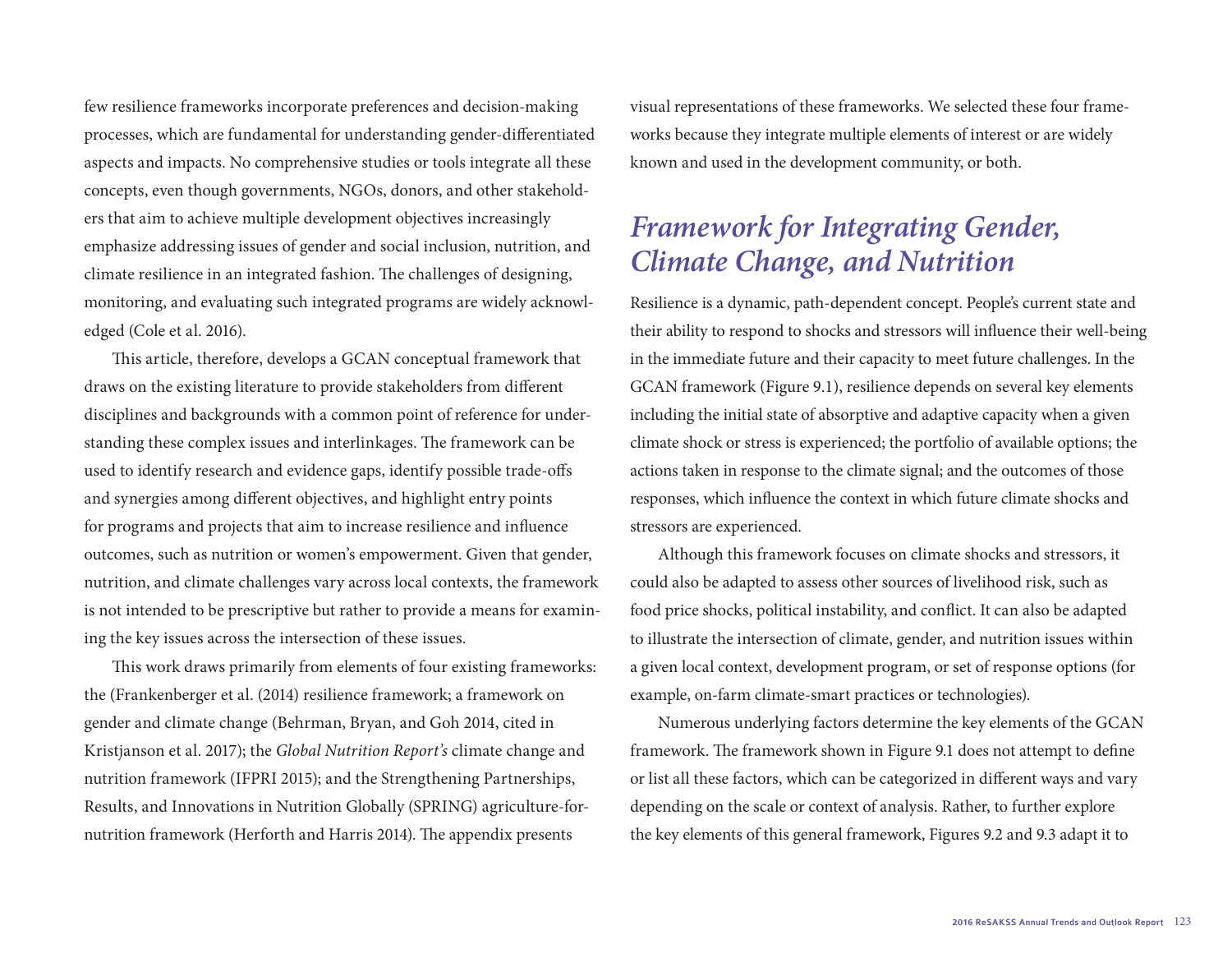

show the key variables one might examine at the household and policy levels, respectively. The specific details provided in the household and policy versions of the GCAN framework are not an exhaustive set of factors or characteristics that influence resilience at that level but merely serve to illustrate the key elements of the framework. This section describes the key elements of the overarching framework (Figure 9.1) in more detail, drawing on specific examples from the more detailed household- and policylevel GCAN frameworks (Figures 9.2 and 9.3, respectively).

#### The Climate Signal

The climate signal represents the source of uncertainty, volatility, shocks, and longer-term changes. These shocks or stressors can be characterized in many ways, such as by the scale and magnitude of the event or change (Smithers and Smit 1997). Long-term climate changes involve shifts in average temperature and rainfall conditions, as well as in the frequency of extreme weather events, such as droughts, floods, and storms. This framework not only focuses on long-term climate changes but also illustrates how normal patterns of climate variability and extreme weather events influence resilience.

## The Enabling Environment

The effects of climate change occur within a particular context or enabling environment, which influences the ability of individuals and groups—across a broad scale—to absorb and respond to the impact of the changes they experience. Policies, laws, and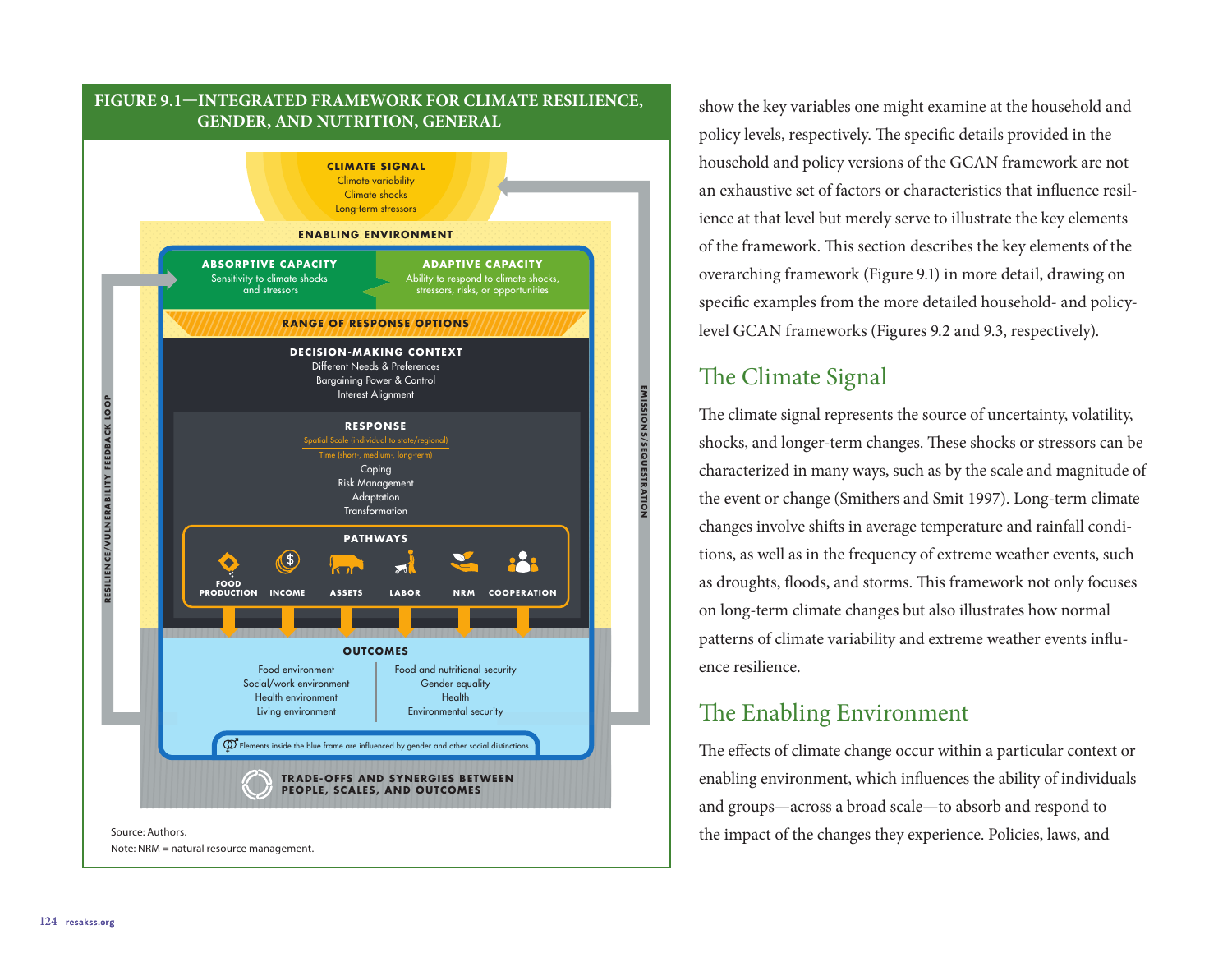

Note: NRM = natural resource management.

other institutions all influence individual, household, and group responses to climate shocks and stressors (Figure 9.2). At higher levels, such factors as international commitments, international aid flows, and the degree of political stability influence the resilience of nations and regions to climate shocks and stresses (Figure 9.3).

#### Absorptive and Adaptive Capacity

**EMISSIONS/SEQUESTRATION**

Drawing on the resilience literature, which sometimes refers to three capacities for resilience—absorptive, adaptive, and transformative (Béné, Frankenberger, and Nelson 2015; Frankenberger et al. 2014)—the GCAN framework includes elements for absorptive and adaptive capacity. Here, absorptive capacity is defined as the sensitivity of individuals, groups, communities, countries, or regions to shocks and stressors—that is, factors that determine the extent to which different actors are directly affected by climate shocks and stressors, and the extent of the changes they need to make to preserve or improve their well-being. For example, a smallholder farmer with a diversified livelihood that includes farm and nonfarm income sources may not experience as great a loss of income upon delayed onset of rains as a neighboring farmer whose livelihood is dependent on a single rainfed crop.

The health and nutritional status of individuals at the time of a climatic shock also affects their absorptive capacity—for example, whether or not they can withstand an increased risk of infectious disease. Because health status affects both the productivity of households and the time burden associated with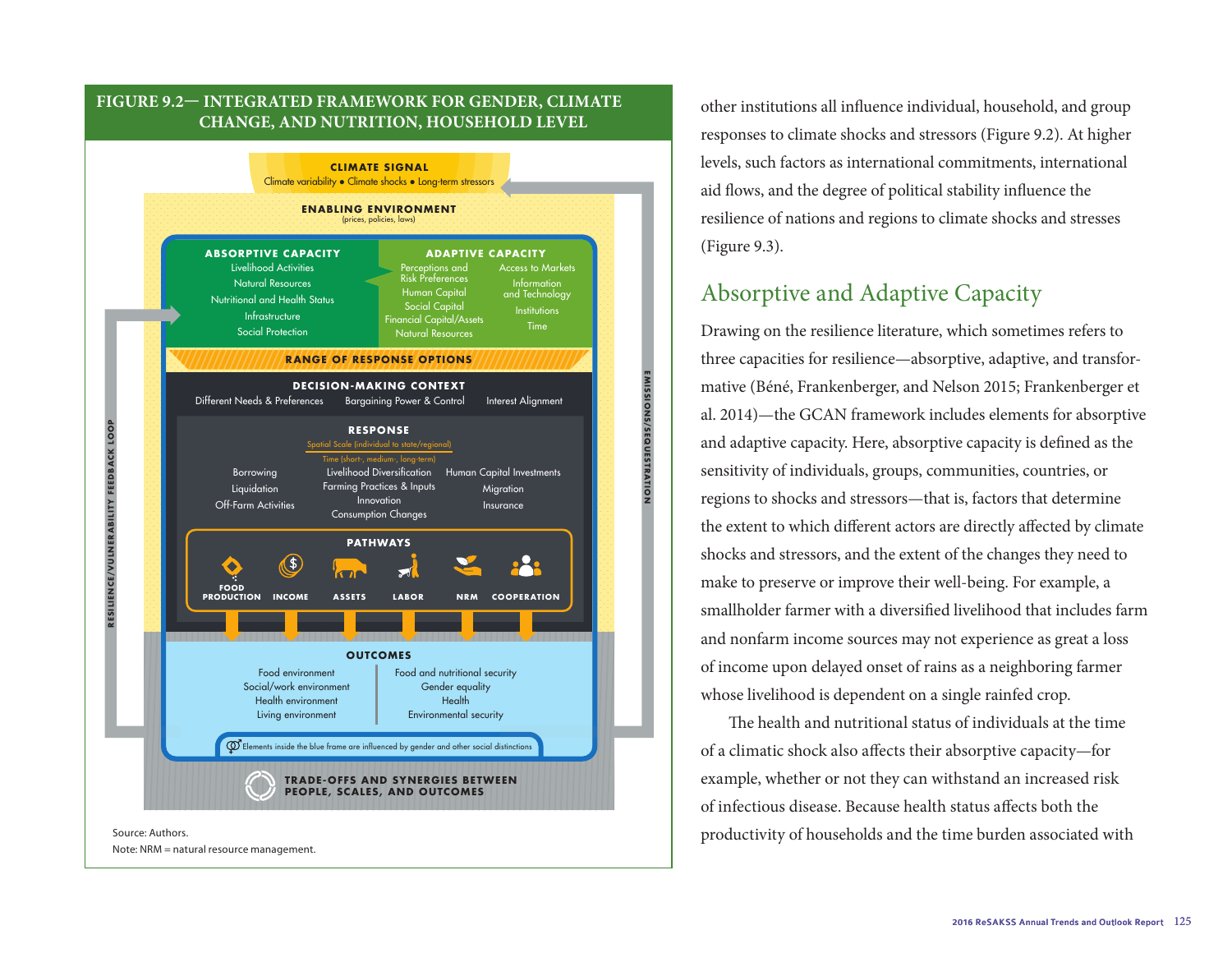

Note: GDP = gross domestic product; NRM = natural resource management; R&D = research and development.

providing care to the sick, health status is important to absorptive capacity. Other factors, such as infrastructure and the strength of the social safety net, also influence absorptive capacity at the household level (Figure 9.2). Absorptive capacity at the country level is influenced by such factors as the structure of the economy, the natural resource base, the level of poverty or inequality, and relations with other countries in the region (Figure 9.3).

*Adaptive capacity* is defined as the ability of different actors or groups of actors to respond to climate shocks, stressors, risks, or opportunities. This ability depends on a variety of factors that interact in different ways based on social demographics, such as gender and age. At the individual or household levels, these factors include the capacity of individuals to perceive and understand climate risks, their access to financial capital and assets, their human and social capital, their access to information and technology, and their time constraints (Figure 9.2). At the state or policy level, factors influencing adaptive capacity include the perceptions and risk preferences of policy makers, gross domestic product, information systems and the availability of technology, health systems, and access to markets (Figure 9.3).

High absorptive capacity reduces the urgency of adaptation. To a certain extent, absorptive capacity can offset adaptive capacity. Conversely, low absorptive capacity necessitates higher adaptive capacity to respond to shocks and stressors. However, many of the factors that drive absorptive and adaptive capacity are positively correlated, so people with high absorptive capacity often also have a high adaptive capacity and vice versa.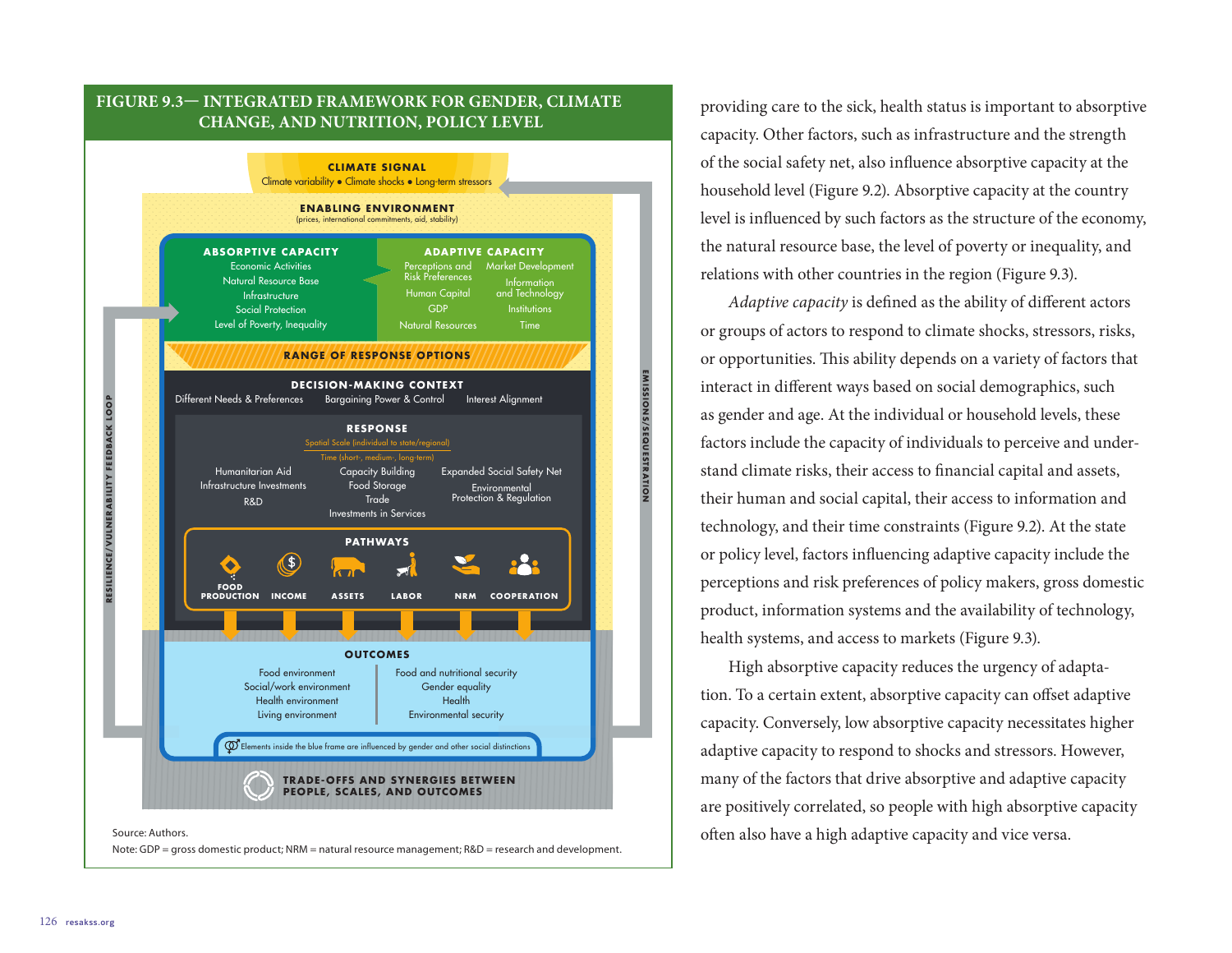Absorptive and adaptive capacity interact with the enabling environment to determine the range of response options available to decision makers from the individual to the state level. As mentioned in the literature review, important gender differences, such as women's lack of access to information, often limit the range of response options available to them. Women's low adaptive capacity relative to men's limits their potential contribution to increasing resilience at the household, community, and national scales, and poses the risk that adaptation will occur in ways that do not reflect women's needs and priorities.

#### Response Options

Different actors—including individuals, households, groups, communities, and policy makers—respond differently to the climatic challenges they have experienced or anticipate. Drawing on the literature on climate change adaptation and resilience, in the GCAN framework, responses can take several forms, from actions directed toward coping with the immediate impacts of a climate shock or stress, to adaptive or transformative approaches that protect or improve livelihoods and well-being outcomes over the longer run. Coping responses generally refer to strategies that utilize available resources, skills, and opportunities to address, manage, and overcome adverse climate stresses and shocks in the short to medium term. Risk management strategies involve plans, actions, or policies that aim to reduce the likelihood or impact of future negative events (or both). Adaptation involves adjustments to actual or expected climate stimuli in order to avoid harm or exploit potential benefits to return to, maintain, or achieve a desired state. Transformative responses aim to change the fundamental attributes of a system or context to improve well-being

outcomes, and include actions such as those that address underlying social vulnerabilities.

The GCAN framework shows that responses to climate shocks and stressors take place across different spatial scales, from individual actions to state or regional responses. These actions can also be characterized by the time scale at which they occur. Some actions can be implemented in the short term, such as an individual farmer's or farm household's decision to plant a new crop variety, whereas others take time to implement, such as switching from annual crops to tree crops, or developing new crop varieties.

#### Decision-Making Context

The actions households take in response to climate challenges often depend on internal negotiations between different actors who advocate for their own needs, preferences, and priorities that may overlap but often diverge. The ability of different actors to influence the outcomes of these decisionmaking processes depends on their own bargaining power and control over resources.

The extent to which the chosen responses reflect the needs and priorities of different individuals also depends on the degree to which the interests of different actors involved in the decision-making process align. For example, a husband and wife who tend to agree on a course of action are both likely to be satisfied with the decision. On the other hand, disagreement among decision makers is likely to result in one or more individuals' being dissatisfied with decisions that are made, as well as skewing of benefits toward individuals with more decision-making power. Divergent preferences around responses to climate shocks and stressors may be seen in decisions to migrate and in the prioritization of uses of limited resources, such as water and land.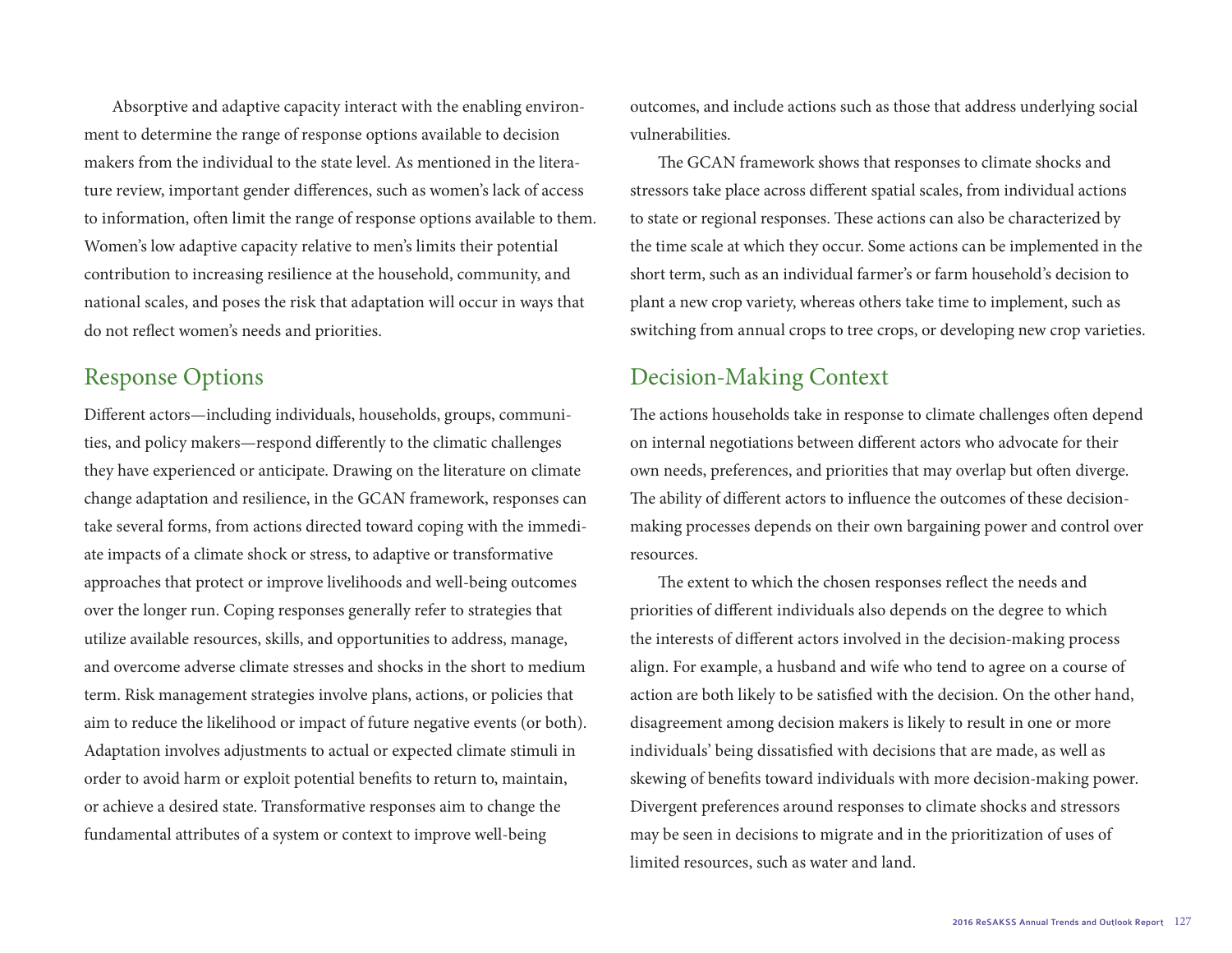#### Pathways to Change

Drawing on the agriculture-to-nutrition literature, the GCAN framework shows that actions taken in response to climate shocks and stressors potentially influence well-being outcomes through six possible pathways: (1) food production, (2) income, (3) asset dynamics, (4) labor, (5) natural resources, and (6) cooperation.

Changes in farming practices, crops, or inputs have implications for food production at the farm level. In the absence of fully functioning markets, as is the case in many developing countries, these changes in food production have dramatic impacts on the food environment. Similarly, changes in income or assets (or both) as a result of responses to climate shocks and stressors influence nutrition and health outcomes—differently depending on who controls the income or asset. Livestock assets, in particular, may directly influence nutritional and health status—potentially positively by increasing access to animal-source foods, or negatively by worsening the water, sanitation, and hygiene environment via exposure to disease and fecal matter.

Many responses to climate challenges also have implications for labor allocation, which in turn influences outcomes such as care practices (that is, the amount of time people—often women—spend caring for children or the elderly) and leisure time, an indicator often linked with well-being and empowerment. In addition, practices that affect the management and use of natural resources also have implications for outcomes, such as the WASH environmental and health status. Another key pathway pertains to the degree to which coordination or cooperation exists at the household, community, or broader scales. At the household scale, such coordination would indicate greater cooperation among household members for

#### BOX 9.2—THE FOOD, SOCIAL/WORK, HEALTH, AND LIVING ENVIRONMENTS

**The food environment** includes food availability, quality, and access. Food availability entails temporal stability through production and storage, both of which are directly affected by climate shocks. Quality refers to both the nutritional value of diets and the safety of food. Access to food necessitates adequate market access and affordability. Price increases, ruptures in market access, production failures, and shifts in production diversity are ways in which the food environment can be affected by environmental shocks and stressors.

**The social/work environment** refers to shifts in time use as well as access to and control over assets as people alter their livelihood strategies in response to climate change. Such shifts affect the intrahousehold bargaining power and empowerment status of men and women, with implications also for intergenerational gender equality. An increased time burden for men, women, and children may intensify human energy expenditure and carry possible opportunity costs in terms of alternative livelihood activities, access to services, investment in human and social capital, and in some cases greater physical risk. Shifts in time use may also affect care practices and the ability to raise healthy children and care for the elderly.

**The health environment** entails health stresses and health care. Transmission of viral, bacterial, and parasitic diseases is projected to increase with climate change. Gender-based violence is also a health risk associated with climate shocks, stressors, and responses. Health care service delivery may be disrupted by climate shocks that reduce access to health facilities.

**The living environment** refers to changes in water security (reliable, safe, affordable, and physically accessible water services for human use and consumption), physical infrastructure for access to services (such as education and health), sanitation and hygiene, disaster risk reduction (such as flood infrastructure and cyclone shelters), and the natural resource base as a result of climate shocks and stressors and the responses to them. Changes in the living environment also have implications for greenhouse gas emissions.

Source: Adapted from IFPRI (2015).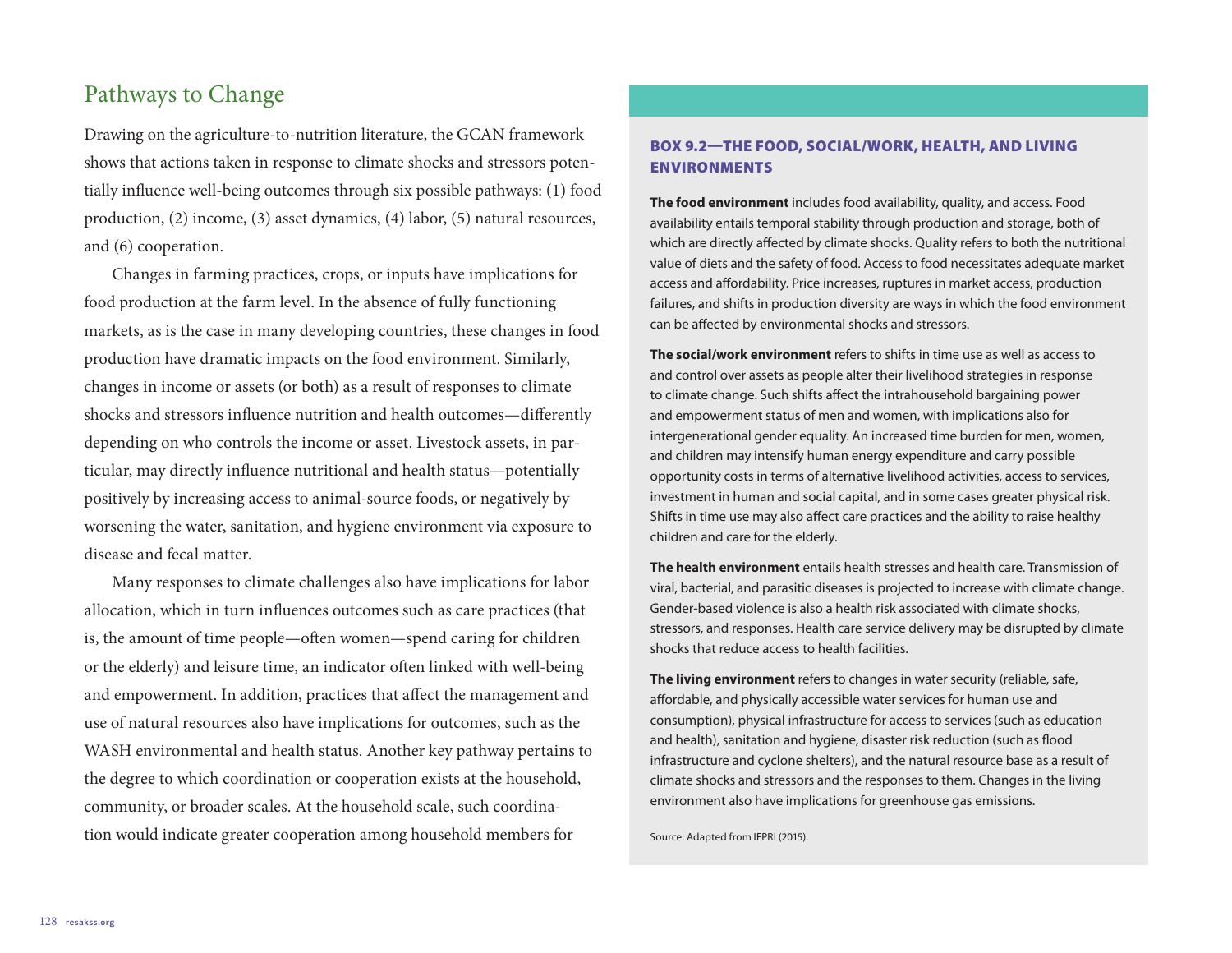common interests. At the community scale, it refers to cooperation around shared resources and social capital, which can greatly facilitate access to information, learning, social insurance, resources, and labor (Bernier and Meinzen-Dick 2014). At higher scales, cooperation could refer to coordination among regional states to ensure a stable food supply through trade or cross-boundary water management.

#### Well-Being Outcomes

The GCAN framework focuses on food and nutritional security, environmental security, gender equality, and health as four final outcomes that are affected by the interactions between climate shocks and stresses and by the various responses to these challenges at different scales.

Four interrelated "environments" that mediate these outcomes are highlighted in the blue area of Figures 9.1–9.3: the food environment, the social/work environment, the health environment, and the living environment (Box 9.2).

#### Linkages, Trade-Offs, and Synergies between People, Outcomes, and Time Scales

Importantly, considerable linkages, trade-offs, and synergies arise across these "environments" or development outcomes, temporal scales, and different groups of people. For example, poor water quality in the living environment increases vulnerability to other health stresses; people may cope by seeking different water sources, which increases their time burden and potentially their security risk. Practices that improve food availability and access in the food environment, such as increasing the use of chemical

fertilizers or pesticides, may have negative implications for the health and living environment, such as water quality and GHG emissions.

In terms of temporal trade-offs, responses that may yield benefits in the short term, such as selling assets to meet consumptive demands, may improve nutritional status in the short term but have negative implications for long-term availability of and access to food. Intergenerational trade-offs also exist. For example, when women's workloads increase to secure livelihoods in the face of climate change, there can be negative implications for the health status of pregnant women and their infants (Owens et al. 2015).

Moreover, there are differences in terms of how the costs and benefits of the chosen response options are distributed. For example, responses to climate change and shocks may intensify or alleviate inequalities between men and women and require us to examine who bears the brunt of shifts in time burden, human energy expenditure, control over assets and income, and subsequent bargaining power and empowerment.

The GCAN framework shows that outcomes at any given point in time influence future absorptive and adaptive capacity as well as future potential response options. Similarly, actions taken in response to existing climate conditions have implications for the trajectory of future climate changes by influencing GHG emissions and carbon sequestration. These feedback loops illustrate the dynamic nature of resilience or vulnerability to climate conditions and change, highlighting the fact that outcomes, such as nutrition and health status, are never static.

The flow of the elements of this framework, from top to bottom and back up again, can follow several possible scenarios. For example, actors may be able to increase their resilience to climate shocks and stressors due to high initial absorptive and adaptive capacity, which enables them to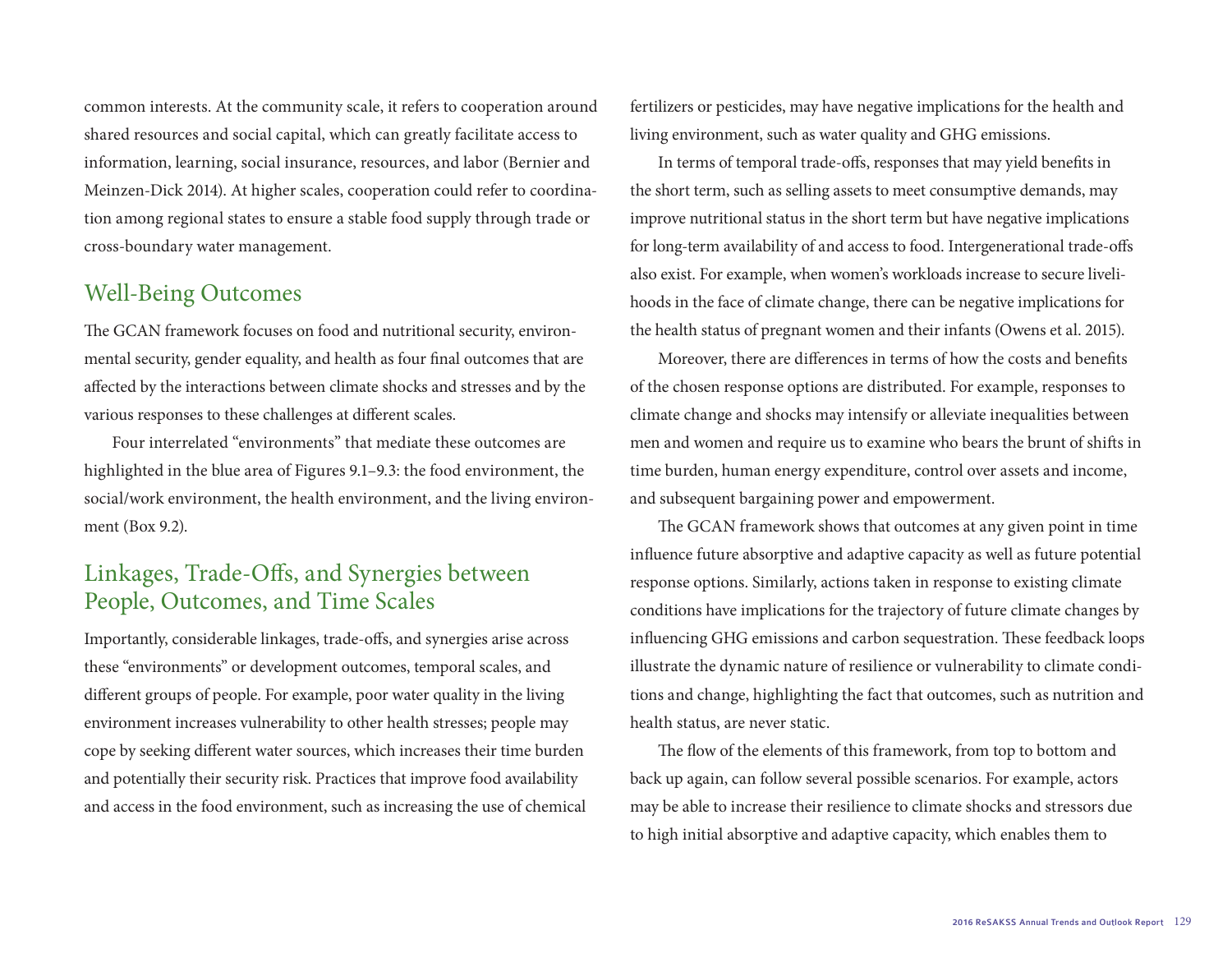make changes that improve their well-being outcomes and, in turn, increase their future absorptive and adaptive capacity. Alternatively, vulnerability to climate shocks and stressors may increase, given low absorptive and adaptive capacity and limited response options, which causes well-being to deteriorate. Adapting the framework to explore a specific shock or stress in the context of a particular community, program, or country can yield valuable insights into the potential consequences of that shock; how different people or groups may be affected; how they may respond; and what policies, programs, or actions might be implemented to improve well-being outcomes in both the short and the long term.

## *Conclusions*

Development programming is moving toward more integrated, systemsbased approaches that address multiple, interlinked development challenges simultaneously. However, these approaches require coordination across different disciplines and areas of expertise. A conceptual framework can help identify key elements and connections between disciplines and provide a common ground for different disciplines to see how they affect each other and what synergies they may find in complex challenges. In particular, it highlights possible unintended consequences of interventions, hidden factors that influence specific development outcomes, and relationships and trade-offs between processes and outcomes.

The GCAN framework provides guidance on key areas to consider, including (1) the importance of gender-differentiated capacities to respond to climate change, needs and preferences for response options, and outcomes of different practices and approaches; (2) the food system and

nutritional status as factors influencing capacities to respond to shocks and stressors; (3) the linkages between various well-being outcomes, such as how environmental impacts and women's empowerment affect nutrition and health outcomes; and (4) the importance of multiple pathways through which climate change responses influence nutrition, health, gender equality, and other development outcomes.

A suitable framework also clarifies the types of information that must be collected to adequately understand the system. The present framework draws on available evidence but also identifies numerous gaps that require further study. Specifically, there is little evidence on which approaches are effective to improve the nutrition and women's empowerment outcomes of agricultural interventions while also ensuring that these approaches increase resilience to climate shocks and stressors. Moreover, although resilience and climate-smart interventions are starting to be promoted more widely, few studies evaluate the differential impacts of interventions on well-being outcomes for men and women and the implications of these interventions for nutrition and health. By highlighting often-overlooked differences in men and women's preferences and ability to actualize those preferences, the framework shows that future research requires a fundamentally inclusive, participatory approach that seeks to identify distinct priorities and concerns by social group and develops solutions with marginalized groups and local actors (for example, Cole et al. 2016; Douthwaite and Hoffecker 2017; Kirstjanson et al. 2017).

More research is also needed on the trade-offs and synergies across different development outcomes, such as agricultural productivity, livelihood resilience, and ecosystem resilience / environmental outcomes. Such research would be able to identify any potential multiplier effects of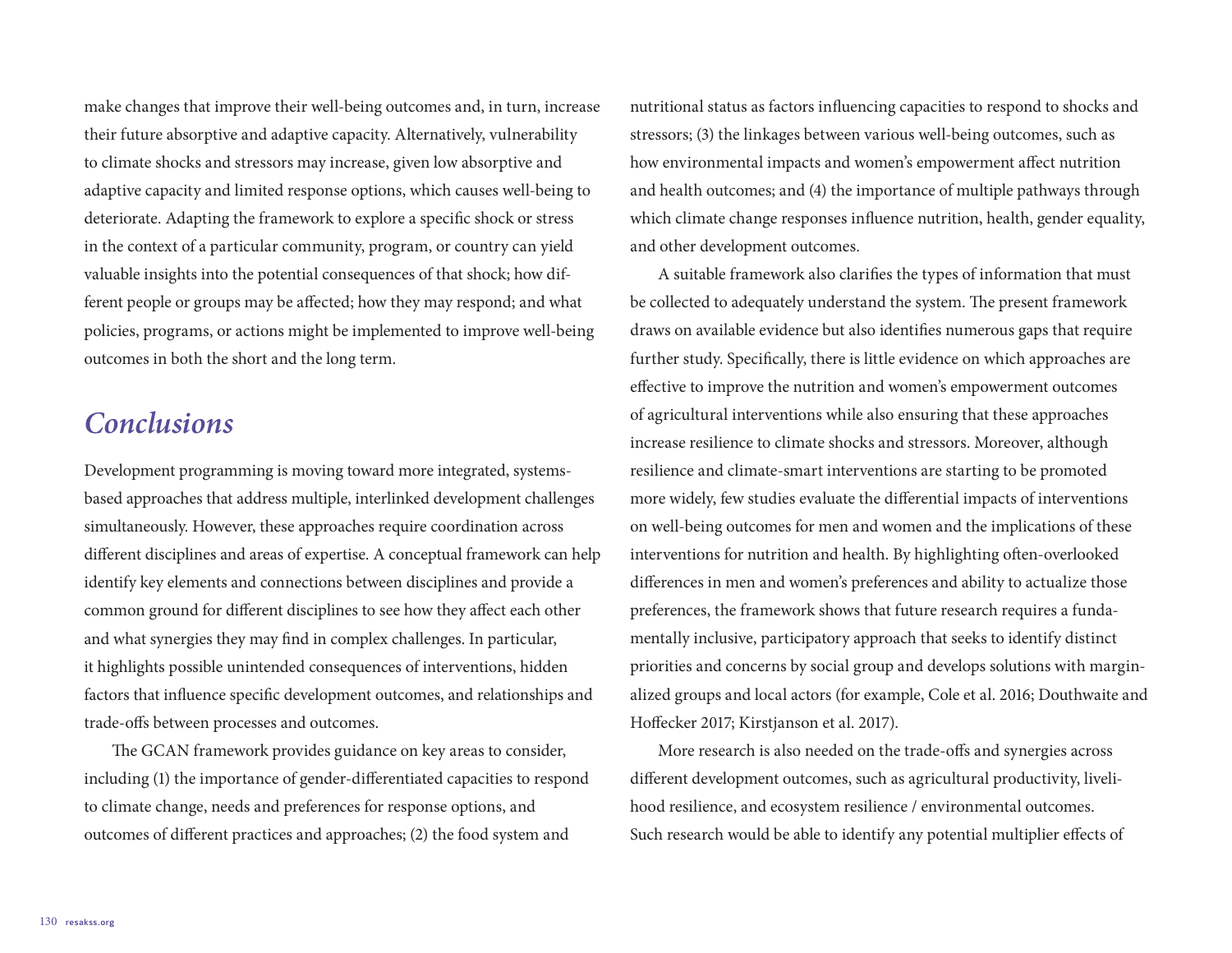development interventions that effectively integrate gender and nutrition considerations (for example, development outcomes when women are empowered to be more involved in increasing resilience).

The GCAN framework was designed with the aim of identifying entry points for cross-sectoral actions that can achieve positive impacts across multiple outcomes. Therefore, it can also be used to guide the needs assessments, design, and monitoring and evaluation of agricultural programs and other development interventions to ensure that their climate risk, gender, and nutrition implications are considered. This framework enables program implementers and policy makers to think of the systems and institutions across different scales that affect each other, and how to properly measure and monitor the interactions between them. It also provides a guide for identifying opportunities and obstacles related to the program and outcomes of interest and for tracing the impact pathways from interventions to outcomes. Participatory tools and guides will be developed based on this framework to further support the design, implementation, and assessment of integrated programs that improve the livelihoods and well-being of vulnerable populations.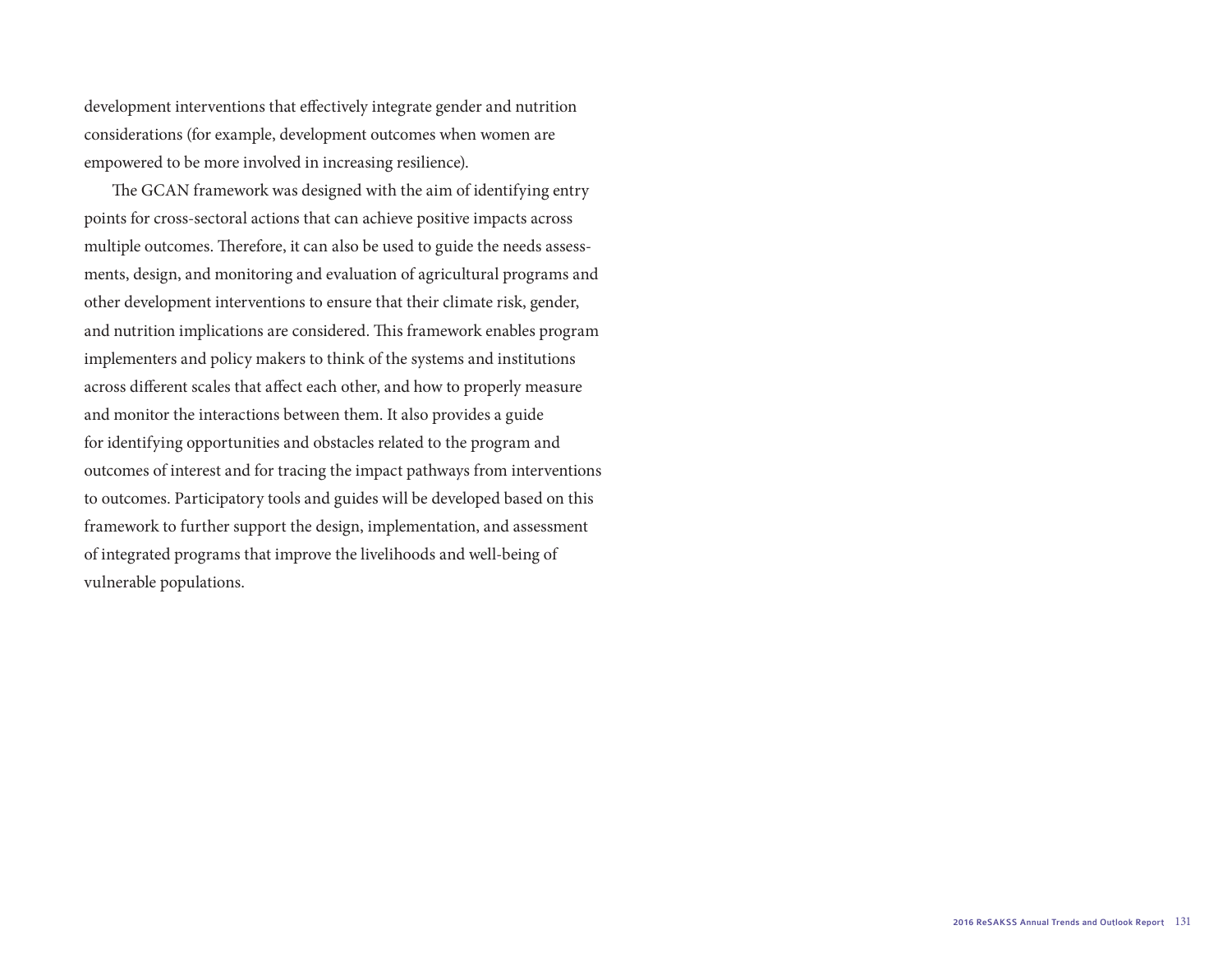# *Appendix*

## **FIGURE 9A.1—RESILIENCE ASSESSMENT FRAMEWORK**

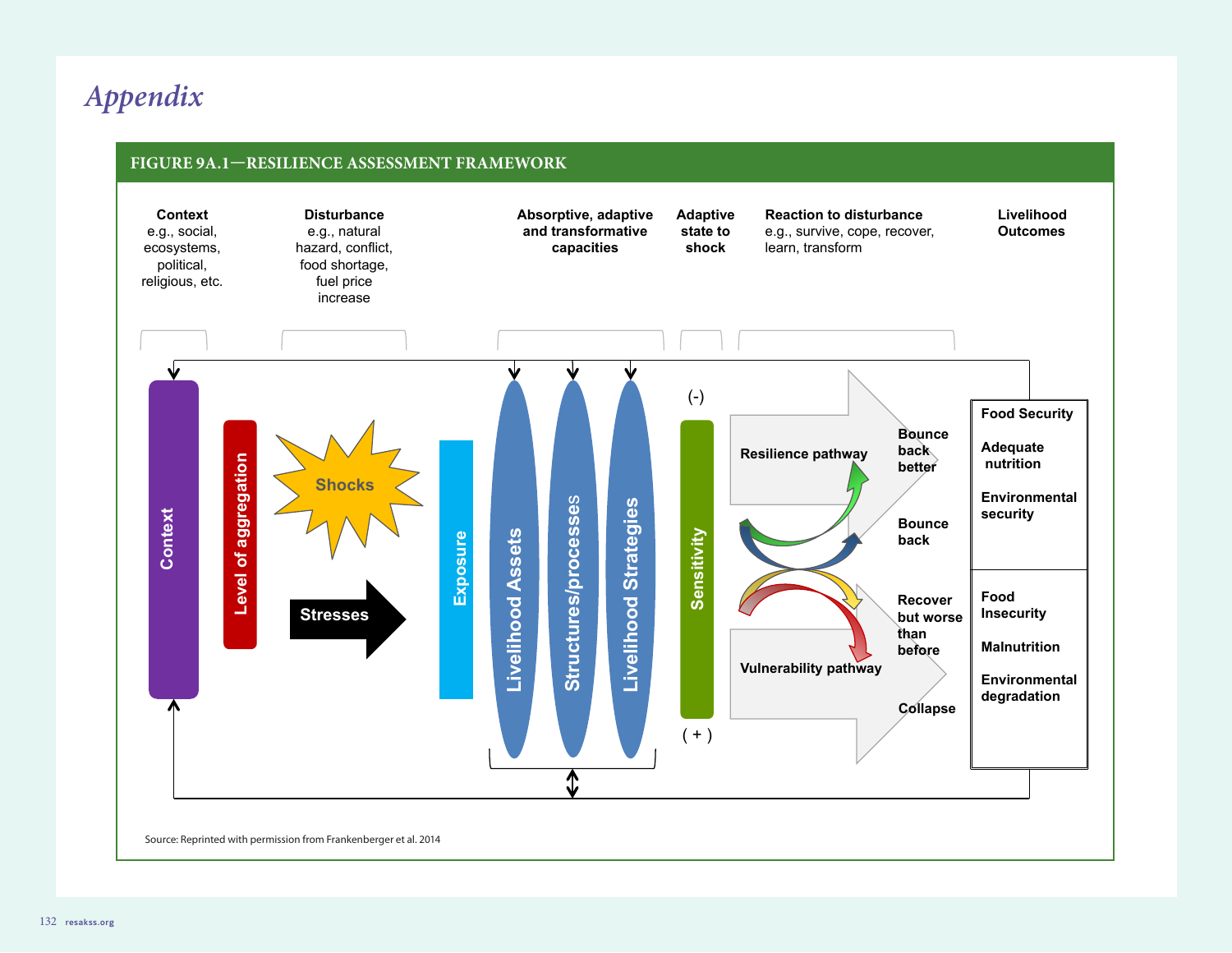# *Appendix continued*

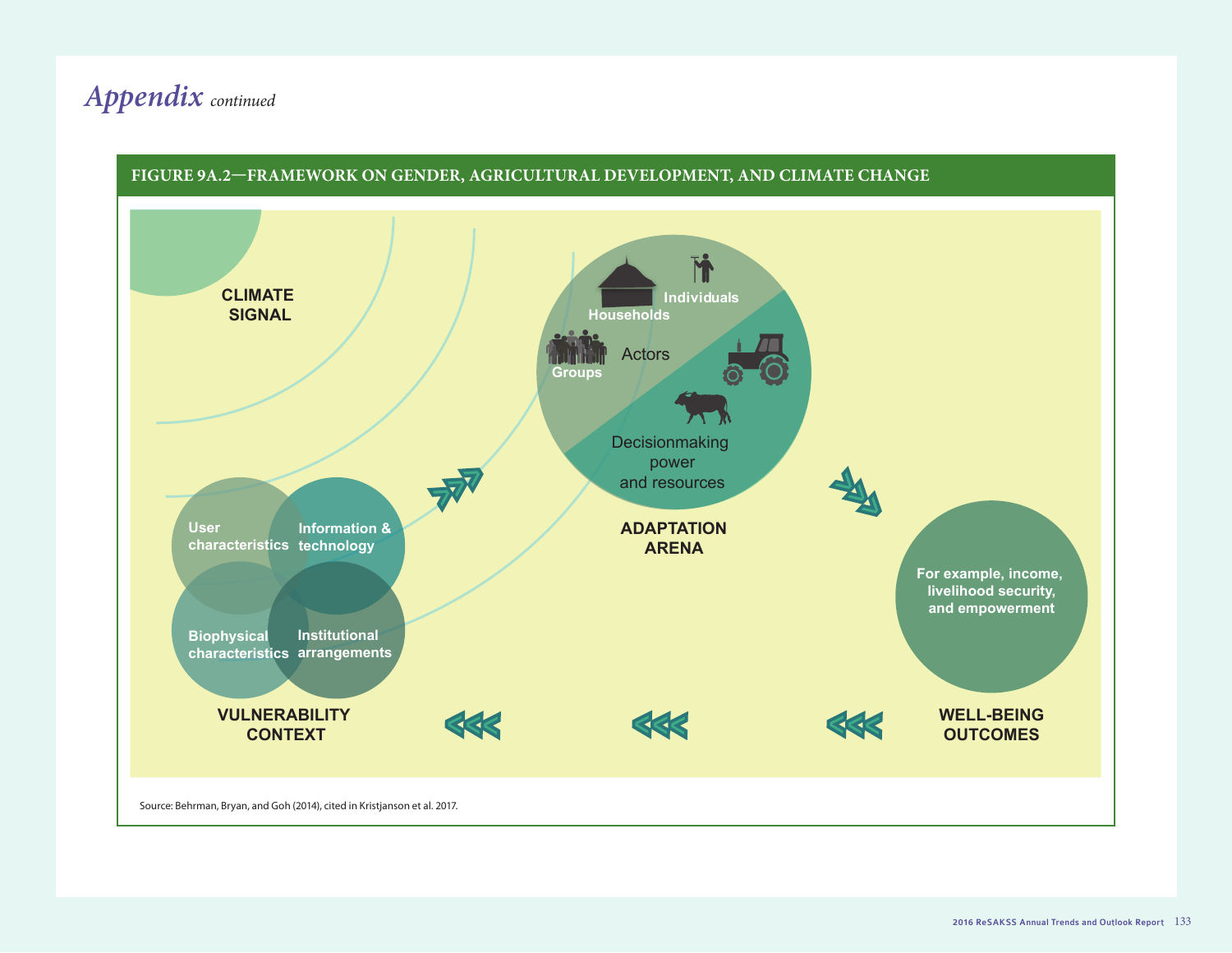# *Appendix continued*



#### **FIGURE 9A.3—AGRICULTURE-TO-NUTRITION PATHWAYS**